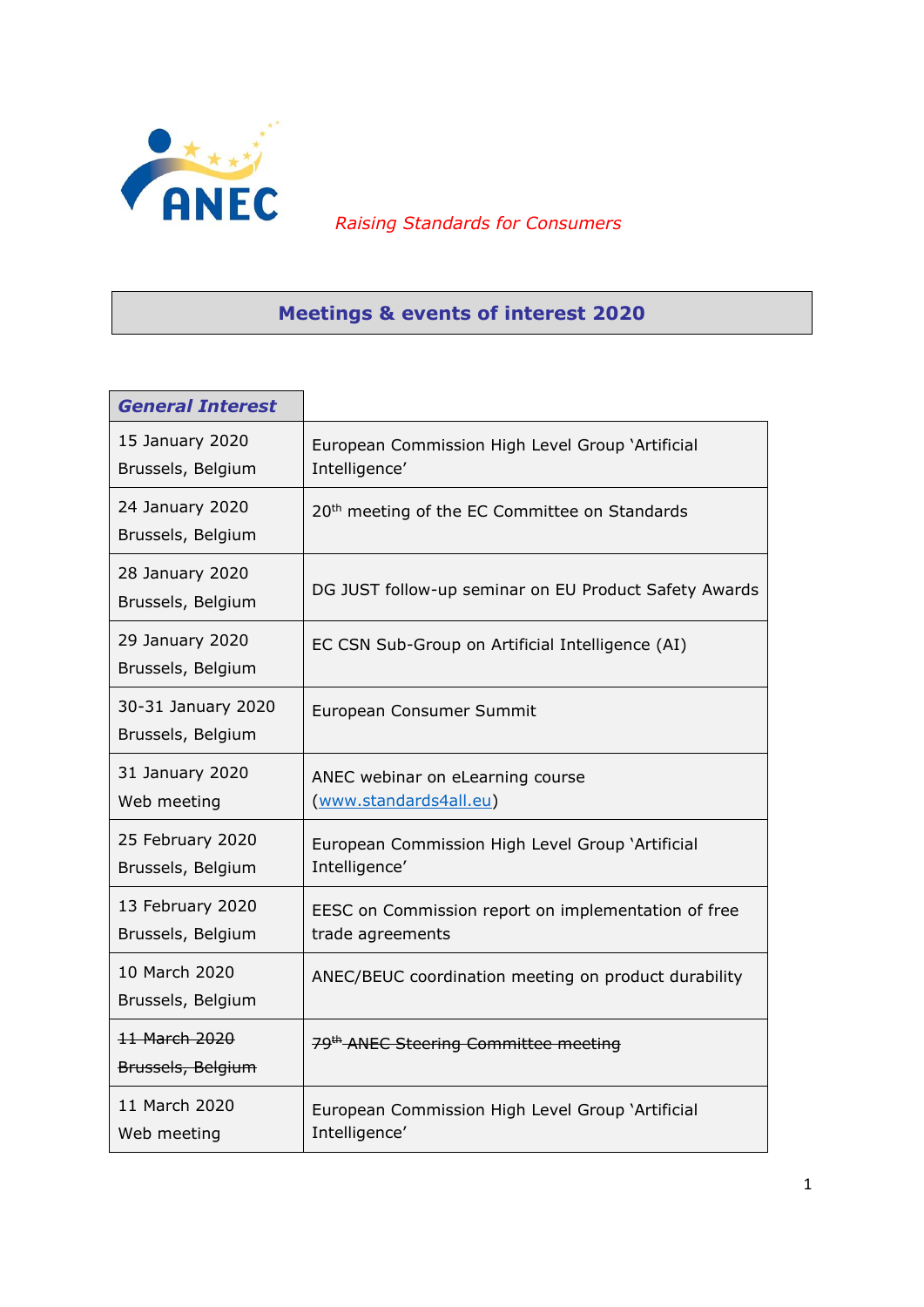| 13 March 2020<br>Web meeting      | Consumer Safety Network (CSN) meeting                                                                                           |
|-----------------------------------|---------------------------------------------------------------------------------------------------------------------------------|
| 17 & 26 March 2020<br>Web meeting | ANEC webinar for new ANEC WG members                                                                                            |
| 18 March 2020<br>Web meeting      | <b>ANEC-EC-EFTA Review Meeting</b>                                                                                              |
| 23 March 2020<br>Web meeting      | Meeting with DG JUST on communication                                                                                           |
| 24 March 2020<br>Web meeting      | ANEC webinar: How to draft effective comments on<br>standards? It is 'should' or 'shall'?                                       |
| 7 April 2020<br>Web meeting       | ANEC teleconference meeting on ISO NWIP incident<br>investigation                                                               |
| 16 April 2020<br>Web meeting      | EC High Level Expert Group on Artificial Intelligence,<br>Workshop on Manufacturing and IoT                                     |
| 27 April 2020<br>Web meeting      | ANEC webinar for new ANEC General Assembly members                                                                              |
| 8 May 2020<br>Web meeting         | EC CSN Sub-Group on Artificial Intelligence (AI)                                                                                |
| 15 May 2020<br>Web meeting        | ANEC webinar: Soft skills for ANEC representatives: how<br>to survive a standardisation meeting, including a remote<br>meeting! |
| 29 May 2020<br>Web meeting        | ANEC webinar: Consumer Cybersecurity requirements<br>for product standards in non-digital areas                                 |
| 29 May 2020<br>Web meeting        | ANEC - DG JUST E.4 liaison meeting                                                                                              |
| 29 May<br>Web meeting             | EC CSN Sub-Group on Artificial Intelligence (AI)                                                                                |
| 5 June 2020<br>Web meeting        | <b>EC Consumer Safety Network</b>                                                                                               |
| 9 June 2020<br>Web meeting        | ANEC webinar: Responsible innovation and the role of<br>standards                                                               |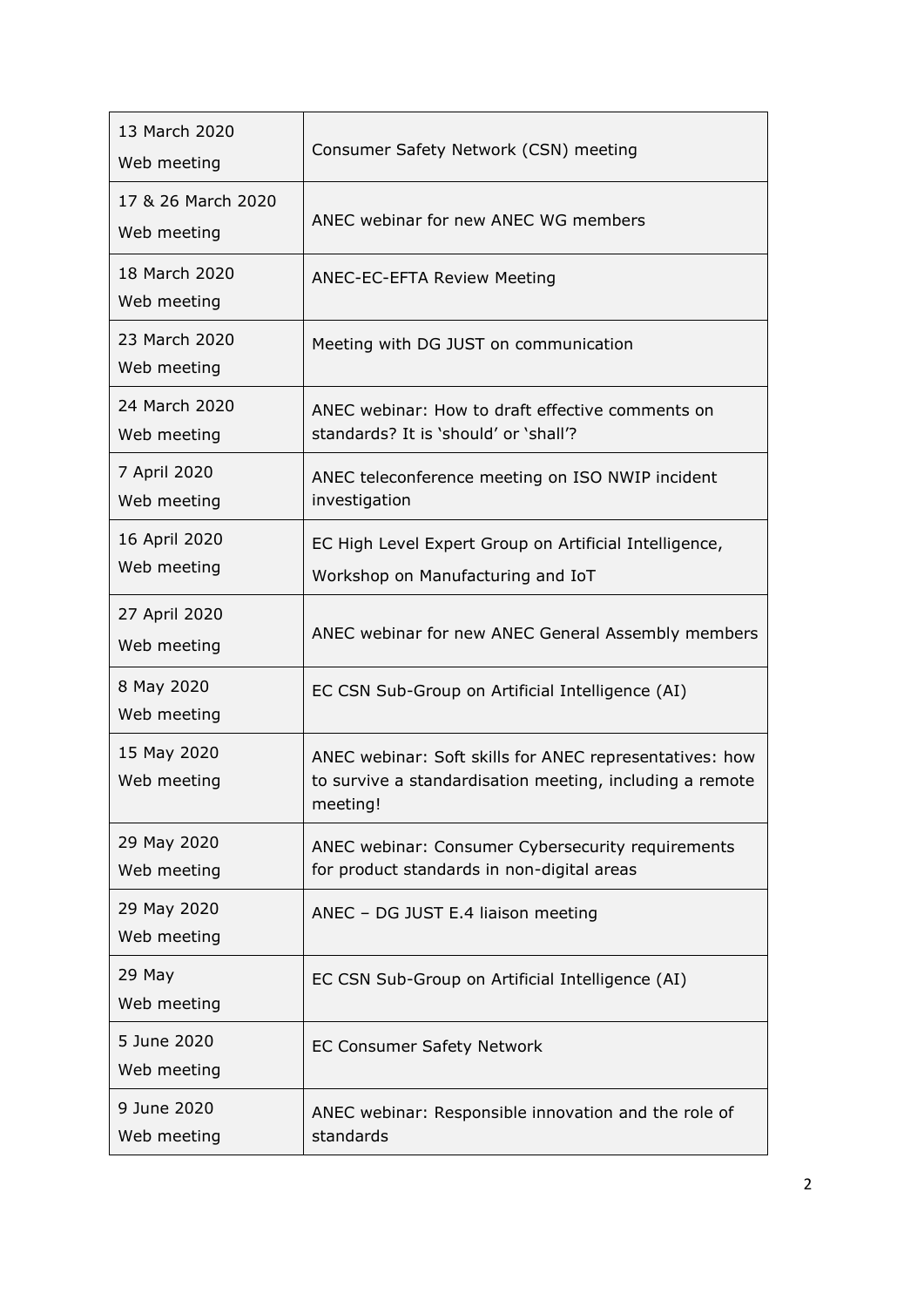| 10 June 2020<br>Web meeting                            | ANEC - DG JUST E.1 liaison meeting                     |
|--------------------------------------------------------|--------------------------------------------------------|
| 26 June 2020<br>Web meeting                            | ANEC webinar: ANEC Annual Review 2019                  |
| 29 June 2020<br>Web meeting                            | EC High Level Group 'Artificial Intelligence'          |
| 1 July 2020<br>Web meeting                             | EC CSN SG on product safety and new technologies       |
| 9 June 2020<br>Brussels, Belgium                       | 80 <sup>th</sup> ANEC Steering Committee meeting       |
| 9 & 10 June 2020<br><b>Brussels Belgium</b>            | 30 <sup>th</sup> ANEC General Assembly meeting         |
| 3 November 2020<br>Brussels, Belgium                   | 80 <sup>th</sup> ANEC Steering Committee meeting       |
| 4 November 2020<br>Brussels, Belgium or<br>Web meeting | 30 <sup>th</sup> ANEC General Assembly meeting         |
| 10 November 2020<br>Brussels, Belgium                  | 21 <sup>st</sup> meeting of the Committee on Standards |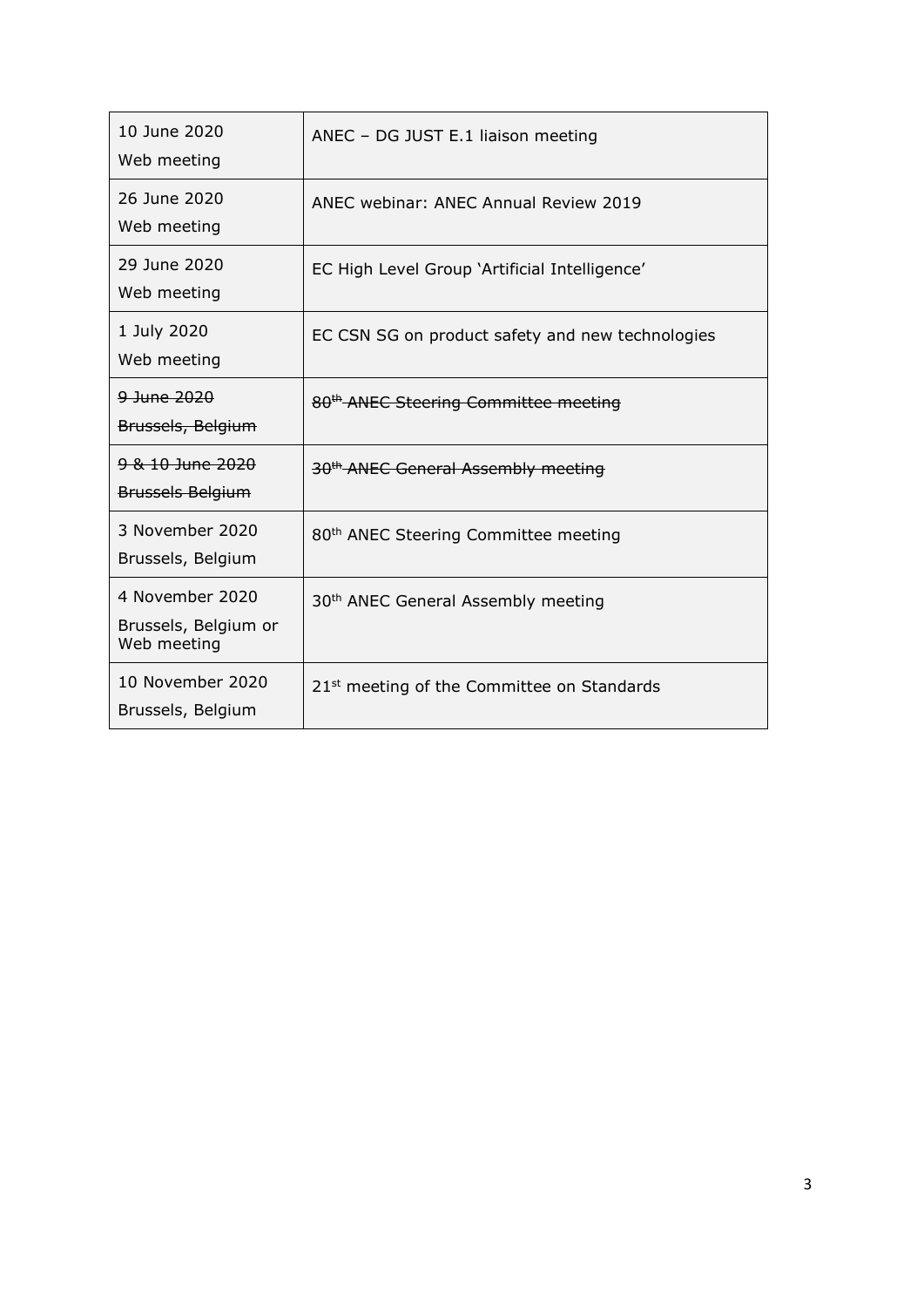| <b>Standards bodies</b><br>of general interest |                                                                                                                                                                          |
|------------------------------------------------|--------------------------------------------------------------------------------------------------------------------------------------------------------------------------|
| 3 February 2020<br>Brussels, Belgium           | CEN-CENELEC Societal Stakeholders' Group                                                                                                                                 |
| 4-5 February 2020<br>Brussels, Belgium         | 89th CEN Technical Board meeting                                                                                                                                         |
| 6 February 2020<br>Brussels, Belgium           | 164th CENELEC Technical Board                                                                                                                                            |
| 31 March-1 April 2020<br>Web meeting           | 75 <sup>th</sup> ETSI General Assembly                                                                                                                                   |
| 7 April 2020<br>Web meeting                    | <b>CEN/BT TCMG</b>                                                                                                                                                       |
| 9 April 2020<br>Web meeting                    | ISO web meeting on proposed incident investigation<br>guideline                                                                                                          |
| 23 April 2020<br>Web meeting                   | CEN CACC POL and CLC CA WG POL                                                                                                                                           |
| 17 April 2020<br>Web meeting                   | CEN/CLC webinar Cybersecurity                                                                                                                                            |
| 6 May 2020<br>Web meeting                      | CEN-CLC/BTWG 15 'Use conditions in standards'                                                                                                                            |
| 18 May 2020<br>Web meeting                     | 165 <sup>th</sup> CLC/BT meeting                                                                                                                                         |
| 19 May 2020<br>Web meeting                     | CEN/BT & CLC/BT common session                                                                                                                                           |
| 20 May 2020<br>Web meeting                     | 90 <sup>th</sup> CEN/BT meeting                                                                                                                                          |
| 20 May 2020<br>Web meeting                     | CEN/CLC webinar `HAS assessment of draft European<br>Standards for the General Product Safety Directive'                                                                 |
| 26 May 2020<br>Web meeting                     | CEN/CLC training for EC DG JUST on 'European<br>Standards for Consumer policies and protection: The<br>added value of standards for policy makers and market<br>players' |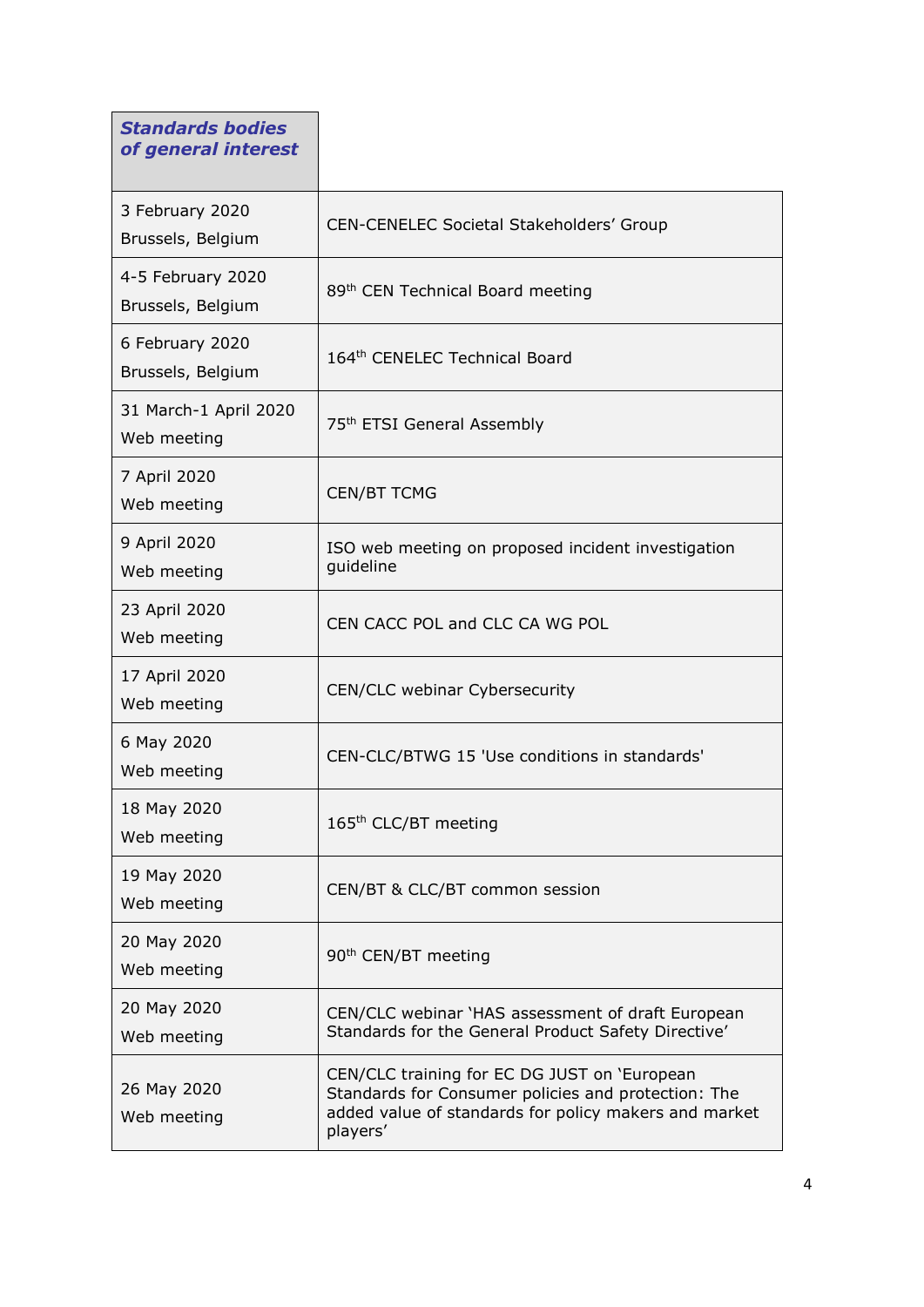| 2 June, 4 June, 9 June<br>and 10 June 2020<br>Web meeting | CEN WA 'Community face coverings - Guide to minimum<br>requirements methods of testing and use meetings' |
|-----------------------------------------------------------|----------------------------------------------------------------------------------------------------------|
| 5 June 2020<br>Web meeting                                | CEN-CLC/BTWG 15 'Use conditions in standards'                                                            |
| 18 June 2020<br>Web meeting                               | <b>CEN and CENELEC General Assemblies</b>                                                                |
| 29 June 2020<br>Web meeting                               | CEN-CLC/BTWG 15 'Use conditions in standards'                                                            |

| <b>Child Safety</b>                          |                                                        |
|----------------------------------------------|--------------------------------------------------------|
| 10 January 2020                              | ANEC teleconference to prepare January meeting of      |
| Teleconference                               | CEN/TC248/WG20 General safety of children's clothing   |
| 16 January 2020<br>Web meeting               | CEN TC 122 WG1 TG1 'Anthropometric data for children'  |
| 20 January 2020                              | ANEC Teleconference to prepare February meeting of     |
| Teleconference                               | CEN TC 136 WG17 'Trampoline parks'                     |
| 21-22 January 2020<br>Zeist, The Netherlands | CEN/TC248/WG20 'General safety of children's clothing' |
| 29 January 2020                              | CEN TC207/WG2 'Requirements for Children's and         |
| Teleconference                               | Nursery Furniture. Project Group on bunk beds'         |
| 4-5 February 2020<br>Berlin, Germany         | CEN TC 136 WG17 'Trampoline parks'                     |
| 7 February 2020                              | CEN TC207/WG2 'Requirements for Children's and         |
| Teleconference                               | Nursery Furniture. Project Group on bunk beds'         |
| 10 February 2020                             | CEN TC207/WG2 'Requirements for Children's and         |
| Teleconference                               | Nursery Furniture. Project Group on bunk beds'         |
| 11 February 2020                             | CEN TC 136 WG22 'Gymnastic equipment', TG1 'Free       |
| Web meeting                                  | access multi sports equipment'                         |
| 13-14 February 2020<br>London, UK            | CEN TC 252 WG 4 'Early learning and protection'        |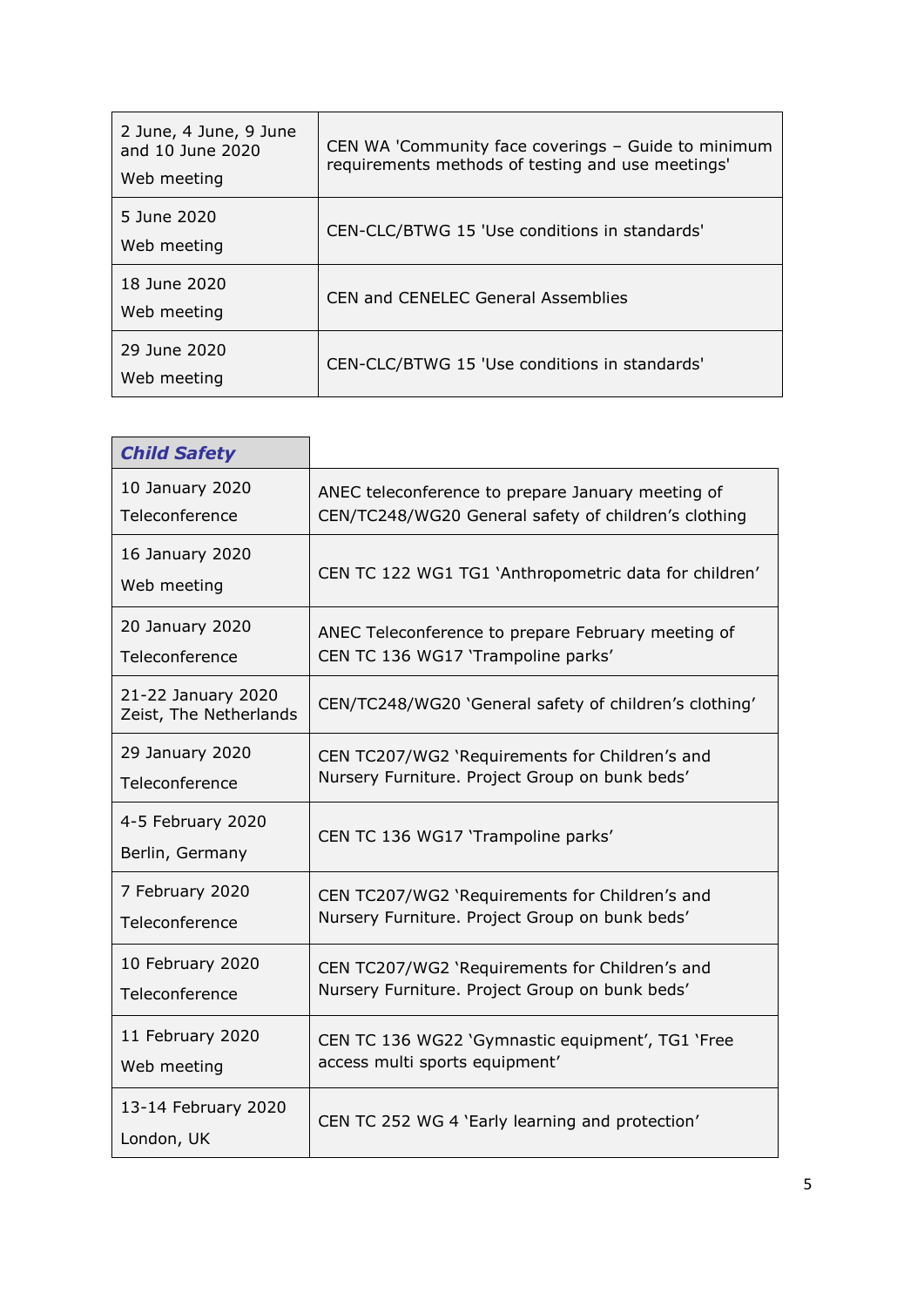| 13 February 2020<br>Teleconference                | ANEC Teleconference on Injury Data Collection                                                    |
|---------------------------------------------------|--------------------------------------------------------------------------------------------------|
| 17 February 2020<br>Teleconference                | CEN TC207/WG2 'Requirements for Children's and<br>Nursery Furniture. Project Group on bunk beds' |
| 18 February 2020<br>Teleconference                | Six monthly meeting with ANEC Child WG Chairs                                                    |
| 25-26 February 2020<br>Aix-en-Provence,<br>France | CEN TC 252 WG 3 'Wheeled transportation'                                                         |
| 5 March 2020<br><b>Brussels</b>                   | CEN TC 252 WG 1 'Seating and body care'                                                          |
| 11-12 March 2020<br>Web meeting                   | CEN TC 136 WG22 'Gymnastic equipment'                                                            |
| 13 March 2020<br>Web meeting                      | Consumer Safety Network (CSN) meeting                                                            |
| 18 March 2020<br>Teleconference                   | CEN TC207/WG2 'Requirements for Children's and<br>Nursery Furniture. Project Group on bunk beds' |
| 19-20 March 2020<br>Web meeting                   | ANEC Child Safety Working Group meeting                                                          |
| 25-26 March 2020<br>Web meeting                   | ANEC Teleconference meeting - revision mandate M/264<br>Child care articles                      |
| 31 March - 1 April<br>2020<br>Web meeting         | CEN TC 207 WG 2 'Children's furniture'                                                           |
| 2 April 2020<br>Teleconference                    | CEN TC207/WG2 'Requirements for Children's and<br>Nursery Furniture. Project Group on bunk beds' |
| 14 April<br>Web meeting                           | ANEC teleconference meeting - preparation CASP2020<br>Child care articles meeting                |
| 16 April 2020<br>Web meeting                      | CASP2020 Child care articles - stakeholder meeting                                               |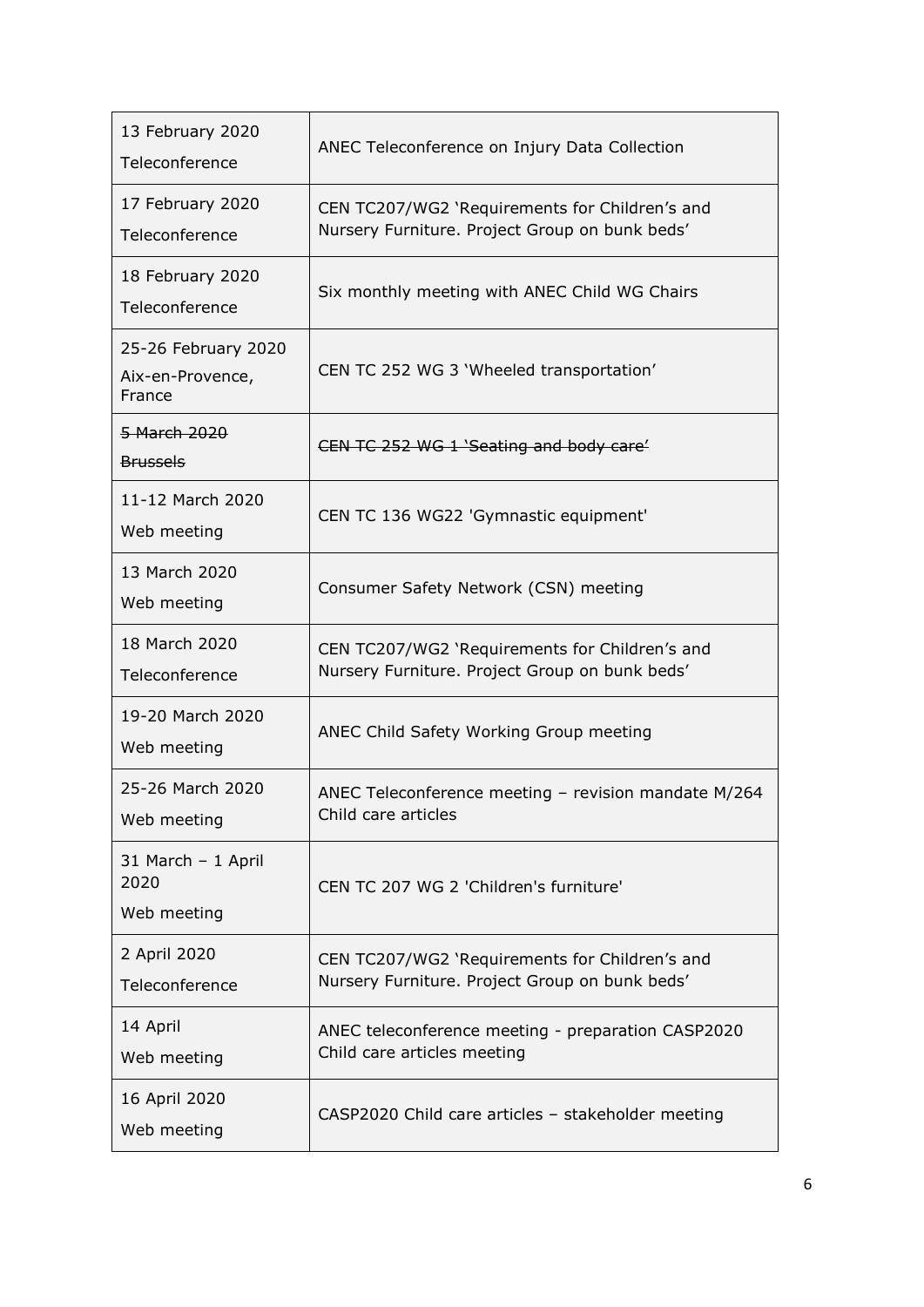| 20 April 2020<br>Web meeting  | CEN TC 52 WG 10 'Activity toys'                        |
|-------------------------------|--------------------------------------------------------|
| 21 April 2020                 | ANEC web meeting to prepare CEN TC 52 WG3 meeting      |
| Web meeting                   | on 'smart toys'                                        |
| 22 April 2020<br>Web meeting  | CEN TC 248 WG 20 'Safety of children's clothing'.      |
| 22 April 2020<br>Web meeting  | CEN TC 52 WG 3 'Mechanical and physical properties'    |
| 24 April 2020<br>Web meeting  | CEN TC 52 WG3 sub meeting on 'smart' toys              |
| 24 April 2020                 | CEN TC207/WG2 'Requirements for Children's and         |
| Teleconference                | Nursery Furniture. Project Group on bunk beds'         |
| 28 April 2020                 | CEN SRAHG TOYS - Working Draft Standardization         |
| Web meeting                   | Request on Toy Safety                                  |
| 7 May 2020                    | CEN TC207/WG2 'Requirements for Children's and         |
| Teleconference                | Nursery Furniture. Project Group on bunk beds'         |
| 11 May 2020                   | Preparation meeting for CEN TC 252 'Textile child care |
| Web meeting                   | articles' plenary                                      |
| 12 May 2020                   | CEN TC 252 WG 6 'Child care articles - General and     |
| Web meeting                   | common safety specifications '                         |
| 13 May 2020                   | ANEC Teleconference meeting to prepare CEN TC 136      |
| Web meeting                   | WG17 meeting                                           |
| 14 May 2020<br>Web meeting    | CEN TC 252 Plenary 'Child care articles'               |
| 18-19 May 2020<br>Web meeting | CEN TC 136 WG 17 'Trampoline parks'                    |
| 27-28 May 2020                | CEN TC 252 WG1 'Child care articles - seating and body |
| Web meeting                   | care'                                                  |
| 8 June 2020                   | CEN TC 248 WG 34 'Textile Child care articles'         |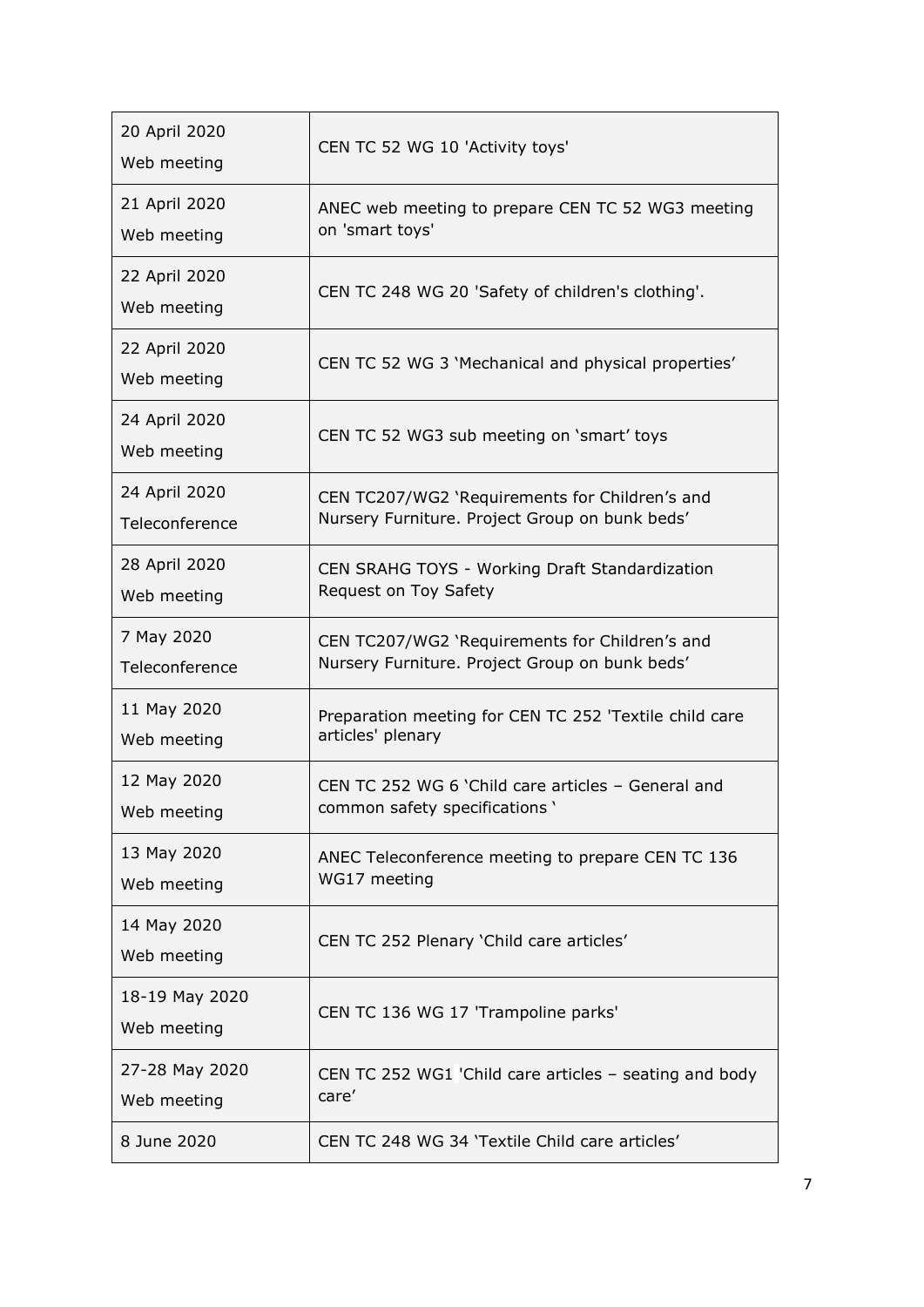| Web meeting                    |                                                                                           |
|--------------------------------|-------------------------------------------------------------------------------------------|
| 9 June 2020,<br>Web meeting    | ANEC Teleconference meeting on proposal for a new ISO<br>TC on childcare articles         |
| 11 June 2020<br>Web meeting    | CEN TC 122 WG1 Anthropometric data of children                                            |
| 15 June 2020<br>Web meeting    | Results of 2019 'Toy stories' survey                                                      |
| 15-16 June 2020<br>Web meeting | CEN TC 248 WG20 'Safety of children's clothing'                                           |
| 16 June 2020<br>Web meeting    | Webinar on the AFNOR proposal for a new ISO TC on<br>child care articles                  |
| 16 June 2020,<br>Web meeting   | CEN TC 252 WG 3 TG 'Tricycles'                                                            |
| 16-17 June 2020<br>Web meeting | CEN TC 136 WG 17 'Trampoline parks'                                                       |
| 19 June 2020<br>Web meeting    | Web meeting with DG JUST on the AFNOR proposal for a<br>new ISO TC on child care articles |
| 26 June 2020<br>Teleconference | ANEC Teleconference to prepare 29 June meeting of CEN<br>TC 136 WG17 'Trampoline parks'   |
| 29 June 2020<br>Web meeting    | CEN TC 136 WG 17 'Trampoline parks'                                                       |
| 3 July 2020,<br>Web meeting    | CEN TC 252 WG 3 TG 'Tricycles'                                                            |
| 8-9 July 2020,<br>Web meeting  | CEN/TC 252/WG 1 'Seating and body care'                                                   |
| 15 July 2020,<br>Web meeting   | CEN TC 136 WG 17 'Trampoline parks'                                                       |
| <b>Accessibility</b>           |                                                                                           |
| 9 January 2020                 | Contrast of buttons in lifts in EN 81-70- follow up on<br>ANEC appeal                     |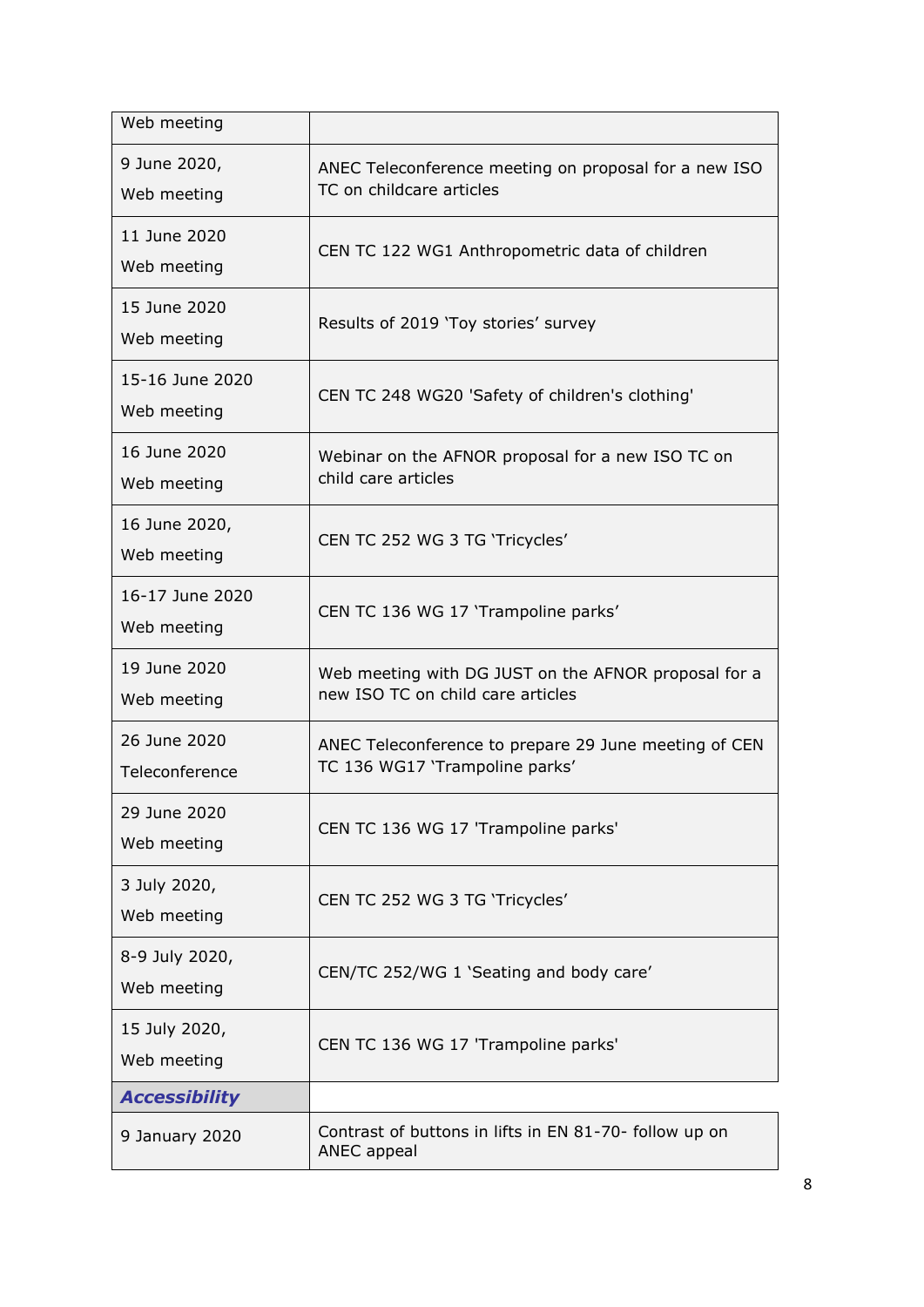| Web meeting                                     |                                                                    |
|-------------------------------------------------|--------------------------------------------------------------------|
| 15 January 2020<br>Web meeting                  | ISO/TC 173/WG 10                                                   |
| 15-16 January 2020<br>Frankfurt, Germany        | CEN TC 10 WG 7- 2 <sup>nd</sup> (N125)                             |
| 15-16 January 2020<br>London, United<br>Kingdom | <b>CEN/TC 10/WG 8</b>                                              |
| 28-29 January 2020<br>Zurich, Switzerland       | CEN/TC 10/WG 9 - 5 <sup>th</sup>                                   |
| 18 February 2020<br>Web meeting                 | CEN/CLC/JTC $11 - 4$ <sup>th</sup>                                 |
| 9-10 March 2020<br>Web meeting                  | CEN/TC 10/WG 6 - 8 <sup>th</sup>                                   |
| 16 March 2020<br>Web meeting                    | ISO/TC 173/WG 10 -12th                                             |
| 7 April 2020<br>Web meeting                     | CEN/TC 10/WG 7-3rd                                                 |
| 15-16 April 2020<br>Web meeting                 | ISO/TC 173/WG 10 - 13th                                            |
| 20 April 2020<br>Web meeting                    | CEN/TC10/WG6 9th Teleconference: prEN 81-76<br>comments resolution |
| 28 April 2020<br>Web meeting                    | CEN/TC 10/WG6-10th                                                 |
| 6 May 2020<br>Web meeting                       | <b>CEN/TC 293/WG 12</b>                                            |
| 11 May 2020<br>Web meeting                      | CEN TC10 WG9 'Inclined lifts'                                      |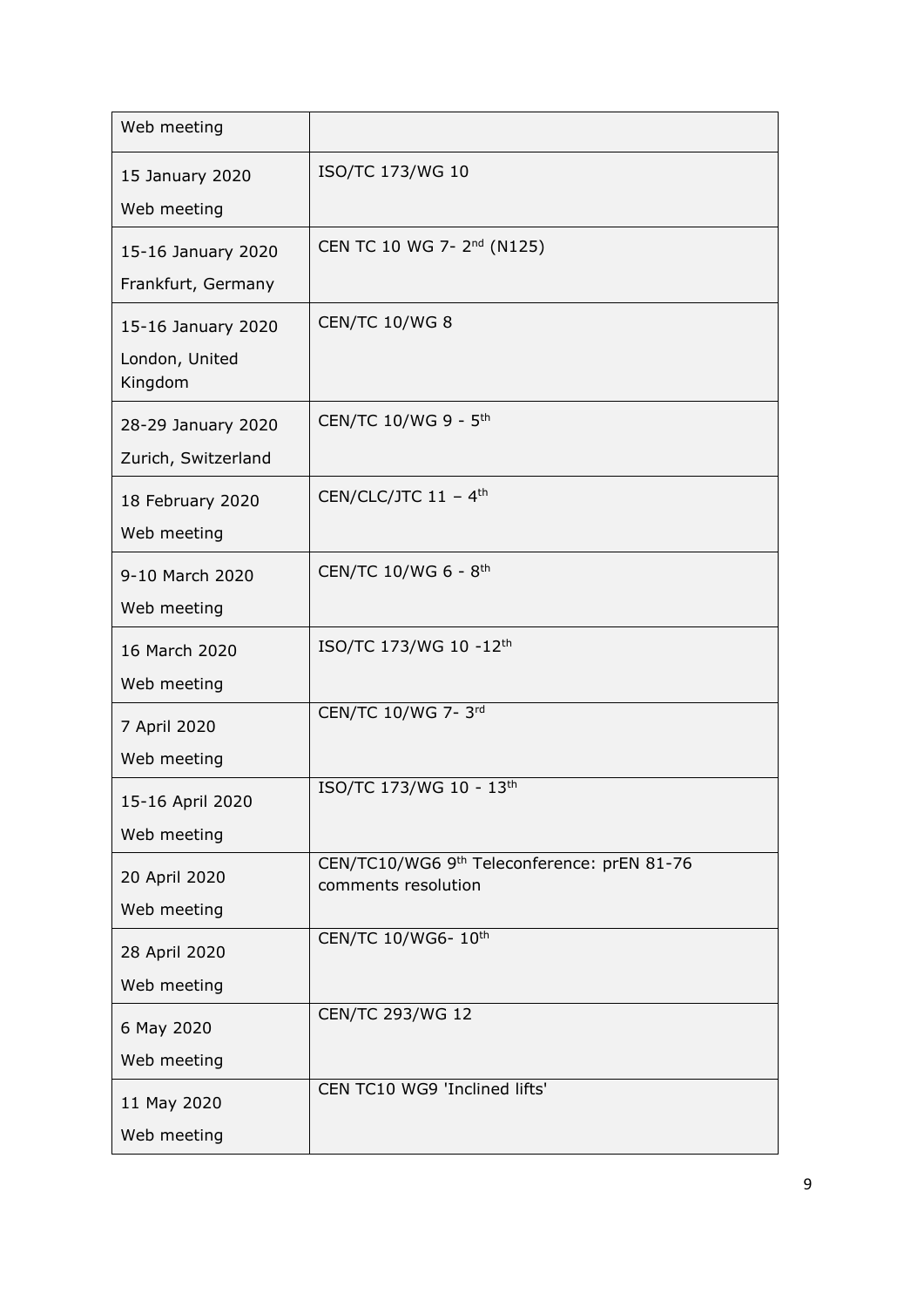| 27-28 May 2020              | <b>CEN/TC 10/WG 8</b>                             |
|-----------------------------|---------------------------------------------------|
| Web meeting                 |                                                   |
| 28 May 2020                 | ISO/TC 173/WG 10                                  |
| Web meeting                 |                                                   |
| 4 June 2020                 | CEN TC10 WG9 'Inclined lifts'                     |
| Web meeting                 |                                                   |
| 9 June 2020                 | CEN/BT/WG 213 Strategic Advisory                  |
| Web meeting                 | Group on Accessibility (SAGA)                     |
| 16 June 2020                | CEN/CLC/ETSI/JWG eAcc - 2nd                       |
| Web meeting                 |                                                   |
|                             | ISO/TC 173/WG 10                                  |
| 23 June 2020<br>Web meeting |                                                   |
|                             | Board of Directors of the Covenant on demographic |
| 24 June 2020                | Change                                            |
| Web meeting                 |                                                   |
| 23 - 25 June 2020           | CEN/TC 10/WG6-11 <sup>th</sup>                    |
| Web meeting                 |                                                   |
| 29-30 June 2020             | CEN/TC 10/WG6-12th                                |
| Web meeting                 |                                                   |
| 29 June - 2 July 2020       | ISO/TC 59/SC 16/WG 1 - 10th                       |
| Web meeting                 |                                                   |
|                             | CEN/TC 10/WG 9 - 4 <sup>th</sup>                  |
| 1-2 July 2020               |                                                   |
| Web meeting                 | <b>CEN/TC 10/ WG 7</b>                            |
| 8-9 July 2020               |                                                   |
| Web meeting                 |                                                   |
| 28-29 July 2020             | <b>CEN/TC 10/WG 8</b>                             |
|                             |                                                   |

*Digital Society*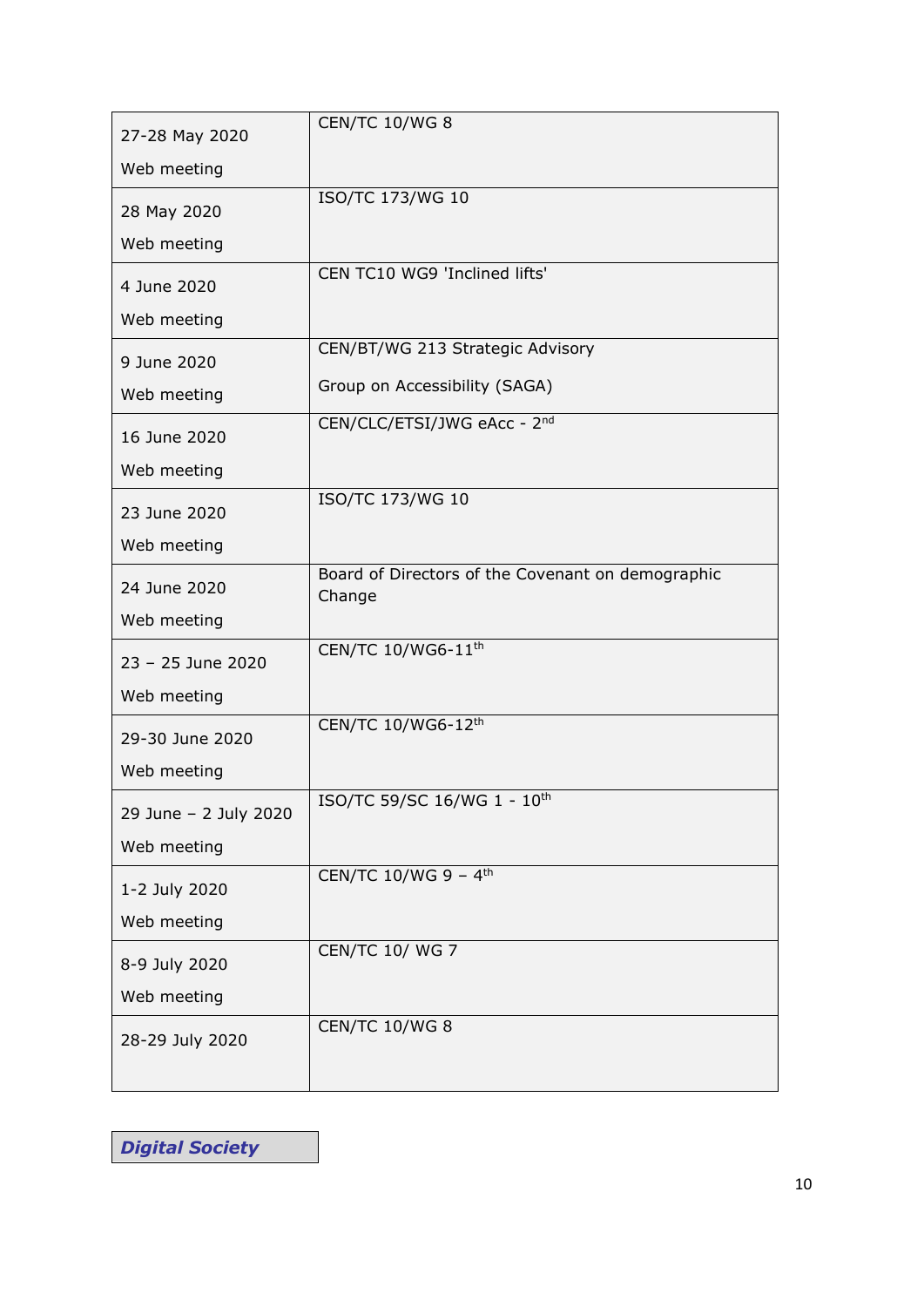| 7 January 2020<br>Web meeting                  | CEN/CENELEC/JTC 13/WG 6                               |
|------------------------------------------------|-------------------------------------------------------|
| 9 January 2020<br>Web meeting                  | CEN/CENELEC/ JTC 13 / WG1                             |
| 9 January 2020<br>Web meeting                  | Contrast of buttons in lifts in EN 81-70              |
| 10 January 2020<br>Web meeting                 | ETSI TC CYBER#18c                                     |
| 14 January 2020<br>Web meeting                 | CEN/CENELEC/JTC 13/WG 6                               |
| 15 January 2020<br>Web meeting                 | <b>CEN-CLC AI Focus Group</b>                         |
| 21 January 2020<br>Web meeting                 | IEC SEG 10                                            |
| 23 January 2020<br>Web meeting                 | CEN-CENELEC BTWG 10: RED Impact on<br>Standardisation |
| 22-24 January 2020<br>Sophia Antipolis, France | ETSI TC CYBER: CYBER#19                               |
| 31 January 2020<br>Web meeting                 | <b>CEN TC 224 WG 19</b>                               |
| 31 January 2020<br>Web meeting                 | CEN/CENELEC/JTC 13/WG 6                               |
| 3 February 2020<br>Brussels, Belgium           | Cybersecurity Standardization Conference 2020         |
| 6 February 2020<br>Web meeting                 | <b>ETSI TC CYBER</b>                                  |
| 12 February 2020<br>Web meeting                | <b>CEN-CLC AI Focus Group</b>                         |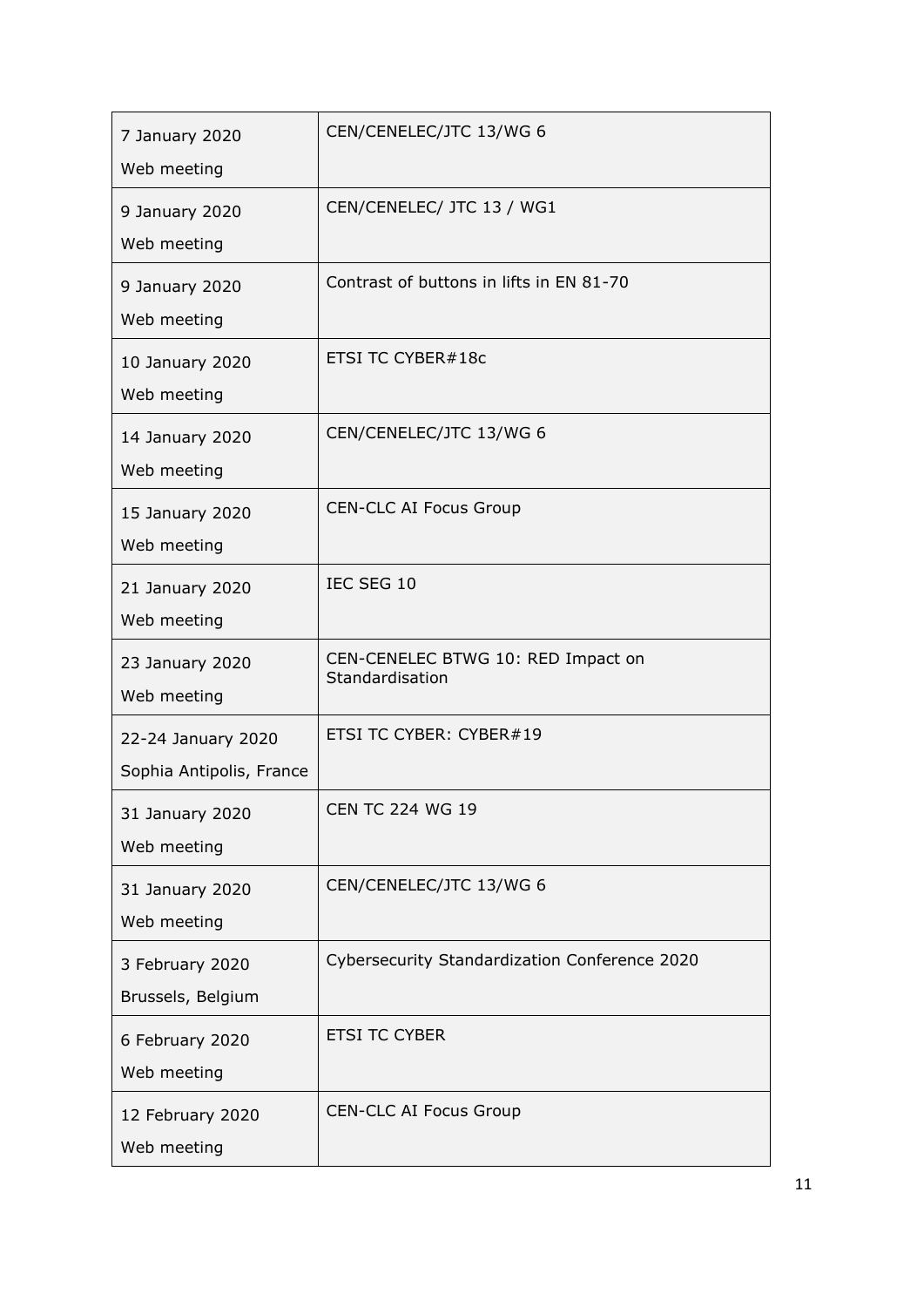| 12-13 February 2020<br>Sophia Antipolis, France        | ETSI TC HF 81                                                      |
|--------------------------------------------------------|--------------------------------------------------------------------|
| 13 February 2020<br>Brussels, Belgium                  | EU Commission Multi-Stakeholder Platform on ICT<br>Standardization |
| 14 February 2020<br>Brussels, Belgium                  | Task Force Rolling Plan for ICT standardisation                    |
| 14 February 2020<br>Web meeting                        | CEN-CENELEC BTWG 10: RED Impact on<br>Standardisation              |
| 17 February 2020<br>Web meeting                        | ETSI TC Cyber IoT EN test spec                                     |
| 17 February 2020<br>Brussels, Belgium                  | CEN-CLC/JTC 19 "Blockchain and Distributed Ledger<br>Technologies" |
| 17 February 2020<br>Web meeting                        | IoT EN test spec                                                   |
| 18 February 2020<br>Web meeting                        | CLC TC 61 WG1                                                      |
| 19-20 February 2020<br>Brussels, Belgium               | <b>EC Machinery WG</b>                                             |
| 24 February 2020<br>Web meeting                        | CEN/CLC/JTC 13/WG 1                                                |
| 2 March 2020<br>Brussels, Belgium<br>(attended online) | <b>EC RED Expert Group</b>                                         |
| 4-5 March 2020<br>Utrecht/Web meeting                  | CEN/TC 224/WG 19 - 7 <sup>th</sup>                                 |
| 4-5 March 2020<br>Web meeting                          | <b>CEN-CLC AI Focus Group</b>                                      |
| 5-6 March 2020                                         | CEN/TC 224/WG 18 Biometrics- 38th                                  |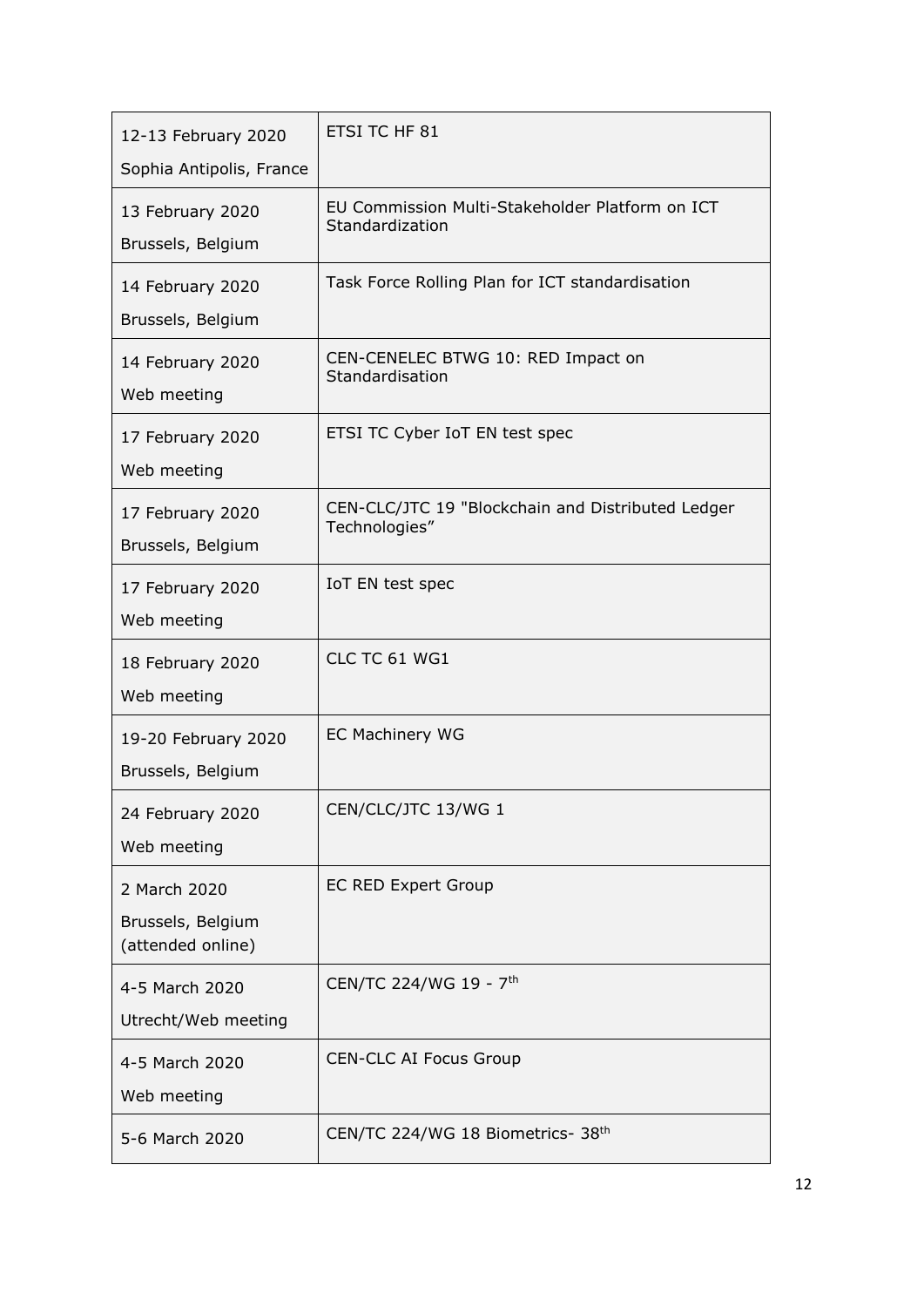| Utrecht/Web meeting             |                                                                                 |
|---------------------------------|---------------------------------------------------------------------------------|
| 16 March 2020<br>Web meeting    | CEN/TC 465 'Sustainable and Smart Cities and<br>Communities' (kick-off meeting) |
| 17-20 March 2020<br>Web meeting | ISO/PC 317 - 3rd                                                                |
| 24-25 March 2020<br>Web meeting | CEN/CLC/JTC 13/WG 6                                                             |
| 24-25 March 2020<br>Web meeting | CEN-CLC/JTC 13/WG 5                                                             |
| 24-26 March 2020<br>Web meeting | CEN/CLC/JTC 13/WG 1                                                             |
| 26 March 2020<br>Web meeting    | CLC/JTC 13 Plenary meeting                                                      |
| 27 March 2020<br>Web meeting    | IEC SEG 10                                                                      |
| 30-31 March 2020<br>Web meeting | ETSI TC CYBER-EN 303 645                                                        |
| 1 April 2020<br>Web meeting     | <b>CEN-CLC AI Focus Group</b>                                                   |
| 2-3 April 2020<br>Web meeting   | Digital Society WG meeting                                                      |
| 6-7 April 2020<br>Web meeting   | ETSI TC CYBER- EN 303 645                                                       |
| 9 April 2020<br>Web meeting     | CEN/CLC/JTC 13/WG 6-Discussion and actions on RED<br>request                    |
| 16 April 2020<br>Web meeting    | <b>CEN-CLC AI Focus Group</b>                                                   |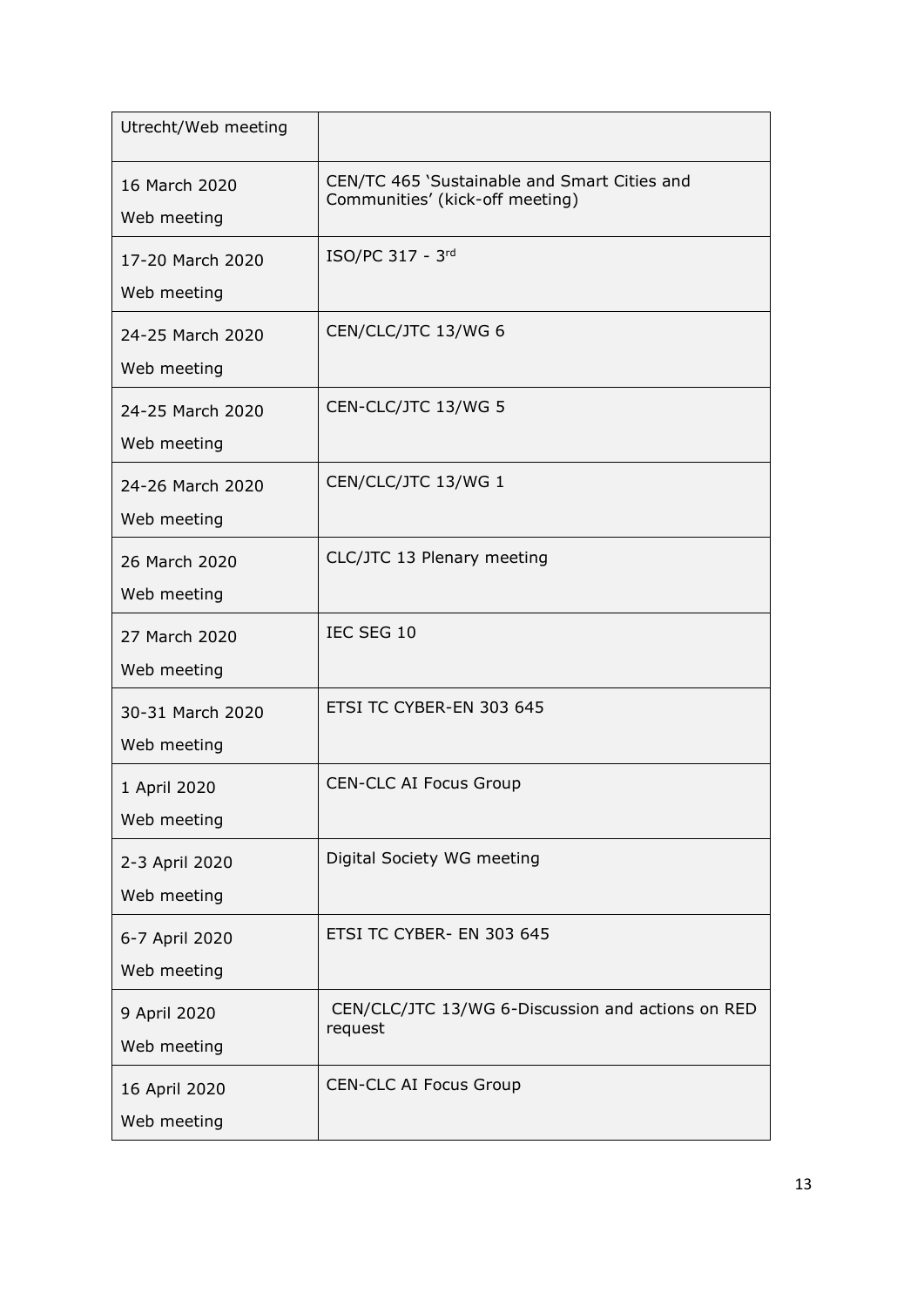| 17 April 2020<br>Web meeting    | CEN-CLC Cybersecurity webinar: mapping and<br>assessment of horizontal standards                                                                |
|---------------------------------|-------------------------------------------------------------------------------------------------------------------------------------------------|
| 21 April 2020<br>Web meeting    | <b>CEN-CLC AI Focus Group</b>                                                                                                                   |
| 21-23 April 2020<br>Web meeting | IEC TC 108 WG 'Safety of electronic equipment within<br>the field of audio/video, information technology and<br>communication technology' HBSDT |
| 24 April 2020<br>Web meeting    | IEC SEG 10 WG1                                                                                                                                  |
| 27-28 April 2020<br>Web meeting | ISO/PC 317 WG 1                                                                                                                                 |
| 28 April 2020<br>Web meeting    | CEN/CLC/JTC 13/WG 6                                                                                                                             |
| 29 April 2020<br>Web meeting    | <b>CEN-CLC AI Focus Group</b>                                                                                                                   |
| 29 April 2020                   | CEN-CENELEC BTWG 10: RED Impact on<br>Standardisation                                                                                           |
| 30 April 2020<br>Web meeting    | CENELEC/TC106X Plenary meeting                                                                                                                  |
| 6 May 2020<br>Web meeting       | CEN/CLC/JTC 13/WG 6                                                                                                                             |
| 7-8 May 2020<br>Web meeting     | CLC TC 61 WG1 (RED)                                                                                                                             |
| 11 May 2020<br>Web meeting      | <b>CEN-CLC AI Focus Group</b>                                                                                                                   |
| 13 May 2020<br>Web meeting      | <b>CEN-CLC AI Focus Group</b>                                                                                                                   |
| 14 May 2020<br>Web meeting      | CEN/CENELEC/JTC 13 "Cyber security and data<br>protection" WG 6 "Product Security"                                                              |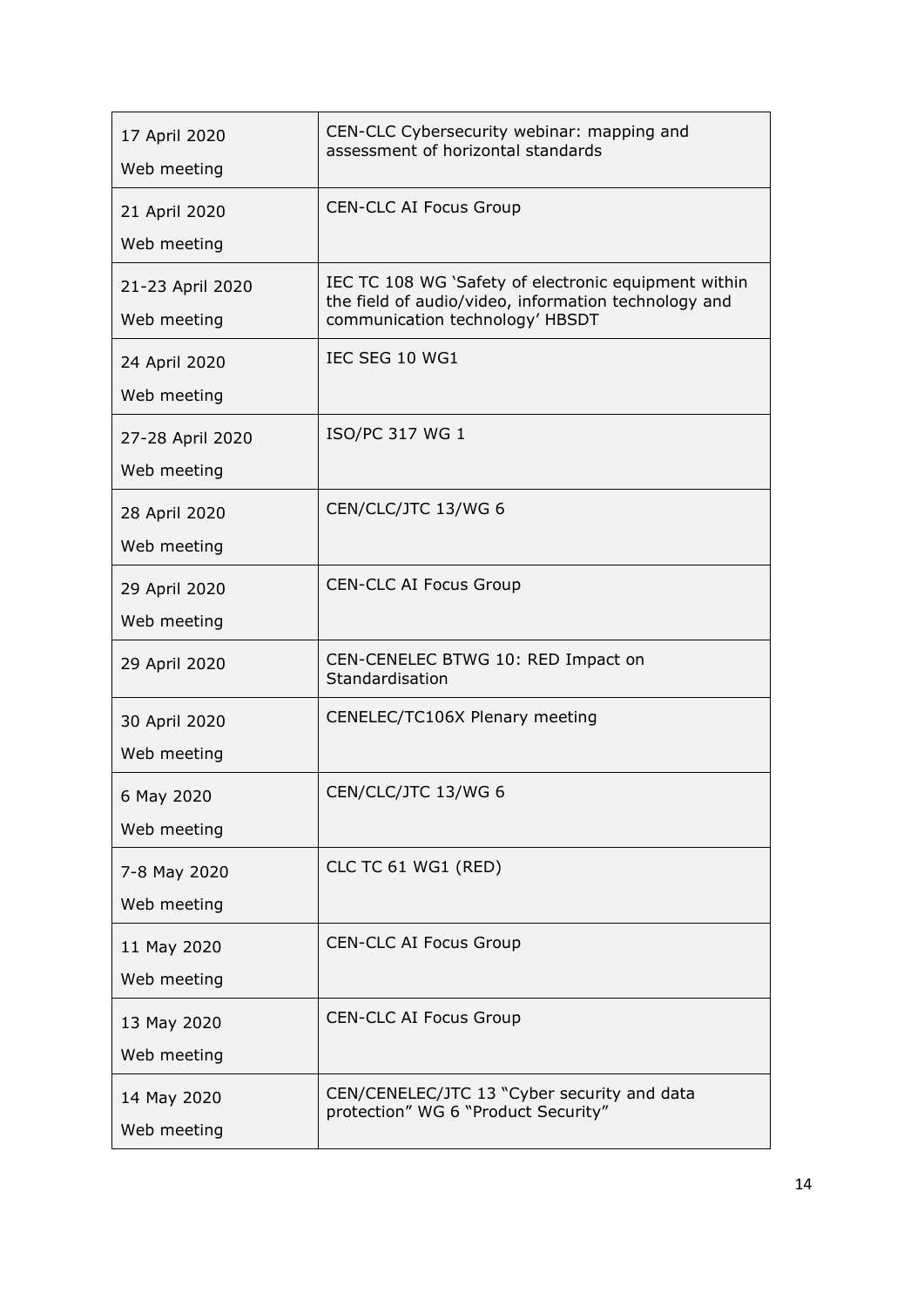| 18-20 May 2020             | ETSI TC CYBER#20                                                                                                   |
|----------------------------|--------------------------------------------------------------------------------------------------------------------|
| Web meeting                |                                                                                                                    |
| 20 May 2020                | CEN/CLC/JTC 019 "Blockchain and Distributed Ledger<br>Technologies"                                                |
| Web meeting                |                                                                                                                    |
| 20 May 2020<br>Web meeting | CLC/TC 106X Electromagnetic fields in the human<br>environment and CLC/TC 106X/WG 20 Reasonably<br>Foreseeable Use |
|                            |                                                                                                                    |
| 26 May 2020                | CEN-CLC FG AI ad hoc meeting on Digital Sovereignty                                                                |
| Web meeting                |                                                                                                                    |
| 26 May 2020                | ETSI ISG E4P (Europe for Privacy-Preserving Pandemic<br>Protection)                                                |
| 27 May 2020                | <b>CLC TC 61 WG 1</b>                                                                                              |
| Web meeting                |                                                                                                                    |
|                            | Smart Grids Task Force EG1                                                                                         |
| 2 June 2020                |                                                                                                                    |
| Web meeting                |                                                                                                                    |
| 3 June 2020                | CEN-CENELEC-ETSI Coordination Group on Smart<br>Meters Plenary meeting                                             |
| Web meeting                |                                                                                                                    |
| 3 June 2020                | CEN-CLC FG AI Focus group                                                                                          |
| Web meeting                |                                                                                                                    |
|                            | ETSI ISG E4P (Europe for Privacy-Preserving Pandemic                                                               |
| 9-10 June 2020             | Protection)                                                                                                        |
| Web meeting                |                                                                                                                    |
| 10 June 2020               | <b>CLC TC 61 WG 1</b>                                                                                              |
| Web meeting                |                                                                                                                    |
| 16-17 June 2020            | CEN-CLC FG AI Focus group                                                                                          |
| Web meeting                |                                                                                                                    |
| 17 June 2020               | EC "Blockchain and Distributed Ledger Technologies                                                                 |
|                            | standardisation Workshop                                                                                           |
| Web meeting                |                                                                                                                    |
| 17 June 2020               | CEN-CENELEC BTWG 10: RED Impact on<br>Standardisation                                                              |
| Web meeting                |                                                                                                                    |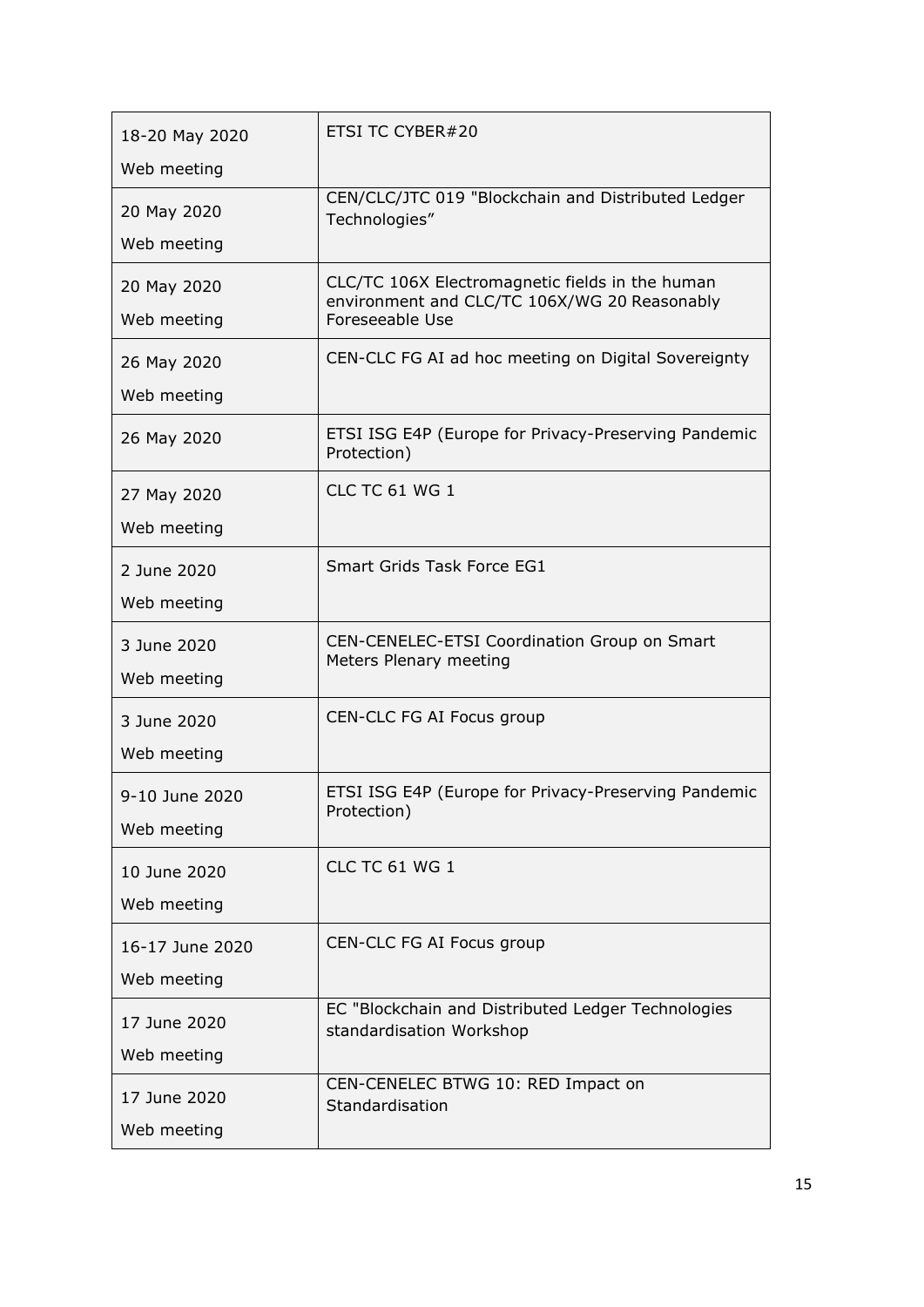| 19-20 June 2020       | MSP meeting                                                     |
|-----------------------|-----------------------------------------------------------------|
| Web meeting           |                                                                 |
| 22 June 2020          | TC106X/WG20                                                     |
| Web meeting           |                                                                 |
| 23 June 2020          | CEN/TC 465 Sustainable and Smart Cities and<br>Communities- 2nd |
| Web meeting           |                                                                 |
| 23 June 2020          | CEN/TC 224/WG 19 - 10th                                         |
| Web meeting           |                                                                 |
| 23 June 2020          | CEN/TC 465 - 2nd                                                |
| Web meeting           |                                                                 |
| 23 June 2020          | ETSI TC HF 81                                                   |
| Web meeting           |                                                                 |
| 24 June 2020          | EC/ENISA Stakeholders Cybersecurity Certification<br>Group      |
| Web meeting           |                                                                 |
| 24-25 June 2020       | <b>CEN TC 224 WG 18</b>                                         |
| Web meeting           |                                                                 |
| 30 June - 1 July 2020 | CEN-CLC/JTC 13/WG 5- 7 <sup>th</sup>                            |
| Web meeting           |                                                                 |
| 30 June - 1 July 2020 | CEN/CLC/JTC 13/WG 6                                             |
| Web meeting           |                                                                 |
| 1 July 2020           | Second Webinar of the CSN Sub-Group on Artificial               |
| Web meeting           | Intelligence (AI)                                               |
| 1 and 3 July 2020     | IEC SEG 10                                                      |
| Web meeting           |                                                                 |
| 2 July 2020           | CEN/CLC/JTC 13 - 7 <sup>th</sup> plenary                        |
| Web meeting           |                                                                 |
| 2-3 July 2020         | CEN-CLC FG AI Focus Group                                       |
| Web meeting           |                                                                 |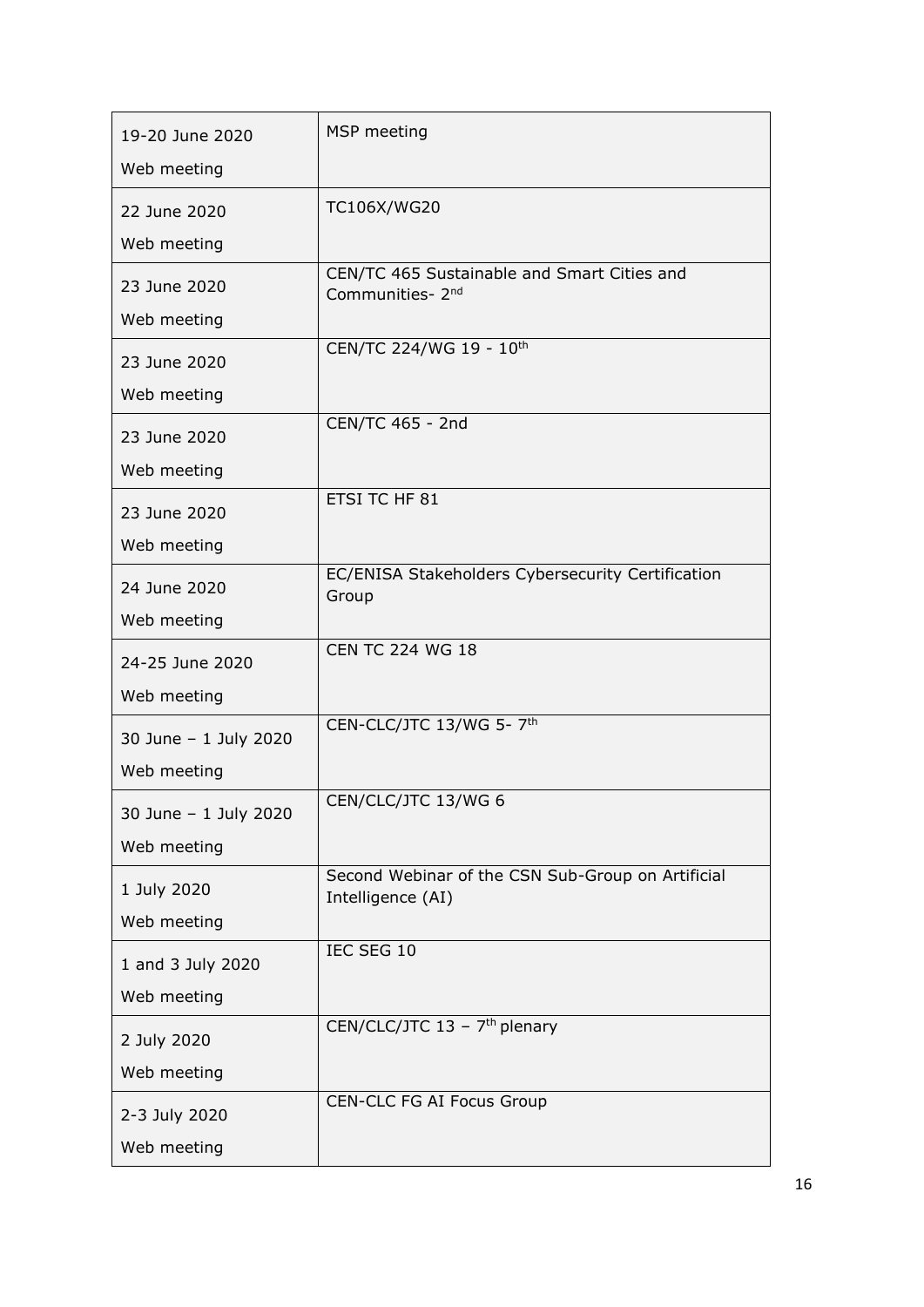| 6 July 2020  | EC RED EG                         |
|--------------|-----------------------------------|
| Web meeting  |                                   |
| 7 July 2020  | CEN/CLC/JTC 13                    |
| 13 July 2020 | CLC/TC 106X and CLC/TC 106X/WG 20 |

٦

| <b>Domestic</b><br><b>Appliances</b>     |                                                                                                |
|------------------------------------------|------------------------------------------------------------------------------------------------|
| 21 January 2020<br>Brussels, Belgium     | Joint Market Surveillance Action<br>on Harmonized Products 2018 - (JAHARP18) - Launch<br>Event |
| 4 February 2020<br>Brussels, Belgium     | <b>EEPLIANT2 Final conference</b>                                                              |
| 12 February 2020                         | IEC TC 61 WG49 'Circular economy and material                                                  |
| Web meeting                              | efficiency'                                                                                    |
| 18 February 2020                         | CENELEC TC 61 WG 1 'Relations between                                                          |
| Remote participation                     | standardisation and legislation'                                                               |
| 19-20 February 2020<br>Brussels, Belgium | EC Machinery Directive Working Group                                                           |
| 11 March 2020                            | IEC TC 61 WG49 'Circular economy and material                                                  |
| Web meeting                              | efficiency'                                                                                    |
| 7 April 2020                             | IEC TC 61 MT 4 'Temperature limits and resistance to                                           |
| Web meeting                              | heat & fire'                                                                                   |
| 14 April 2020                            | IEC TC 61 MT 4 'Temperature limits and resistance to                                           |
| Web meeting                              | heat & fire'                                                                                   |
| 16 April 2020                            | IEC TC 61 WG49 'Circular economy and material                                                  |
| Web meeting                              | efficiency'                                                                                    |
| 21 April 2020                            | IEC TC 61 MT 4 'Temperature limits and resistance to                                           |
| Web meeting                              | heat & fire'                                                                                   |
| 22-23 April 2020                         | CENELEC TC 61 WG 1 'Relations between                                                          |
| Web meeting                              | standardisation and legislation'                                                               |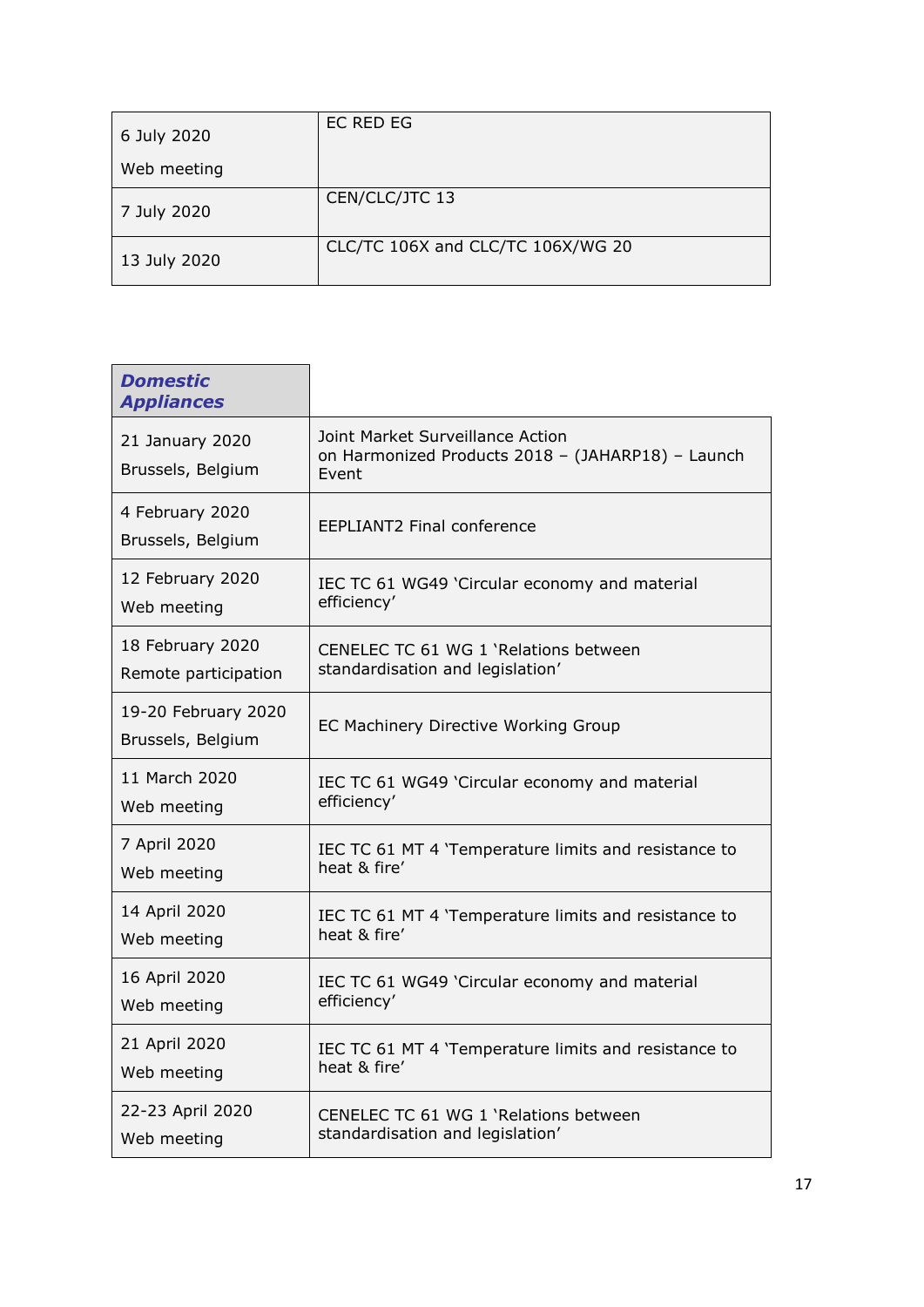| 28 April 2020 | IEC TC 61 MT 4 'Temperature limits and resistance to |
|---------------|------------------------------------------------------|
| Web meeting   | heat & fire'                                         |
| 5 May 2020    | IEC TC 61 MT 4 'Temperature limits and resistance to |
| Web meeting   | heat & fire'                                         |
| 7-8 May 2020  | CENELEC TC 61 WG 1 'Relations between                |
| Web meeting   | standardisation and legislation'                     |
| 12 May 2020   | IEC TC 61 MT 4 'Temperature limits and resistance to |
| Web meeting   | heat & fire'                                         |
| 19 May 2020   | IEC TC 61 MT 4 'Temperature limits and resistance to |
| Web meeting   | heat & fire'                                         |
| 26 May 2020   | IEC TC 61 MT 4 'Temperature limits and resistance to |
| Web meeting   | heat & fire'                                         |
| 27 May 2020   | CENELEC TC 61 WG 1 'Relations between                |
| Web meeting   | standardisation and legislation'                     |
| 27 May 2020   | CLC/BTWG 143-1 'LVD standardization in the EU        |
| Web meeting   | regulatory framework'                                |
| 28 May 2020   | CENELEC TC 61 'Safety of electrical household        |
| Web meeting   | appliances' - pre-meeting                            |
| 3 June 2020   | CENELEC TC 61 WG 1 'Relations between                |
| Web meeting   | standardisation and legislation'                     |
| 8 June 2020   | CENELEC TC 61 'Safety of electrical household        |
| Web meeting   | appliances'                                          |
| 10 June 2020  | CENELEC TC 61 WG 1 'Relations between                |
| Web meeting   | standardisation and legislation'                     |
| 12 June 2020  | CENELEC TC 61 'Safety of electrical household        |
| Web meeting   | appliances'                                          |
| 15 June 2020  | CENELEC TC 61 'Safety of electrical household        |
| Web meeting   | appliances'                                          |
|               |                                                      |
| 17 June 2020  | CENELEC TC 61 WG 1 'Relations between                |
| Web meeting   | standardisation and legislation'                     |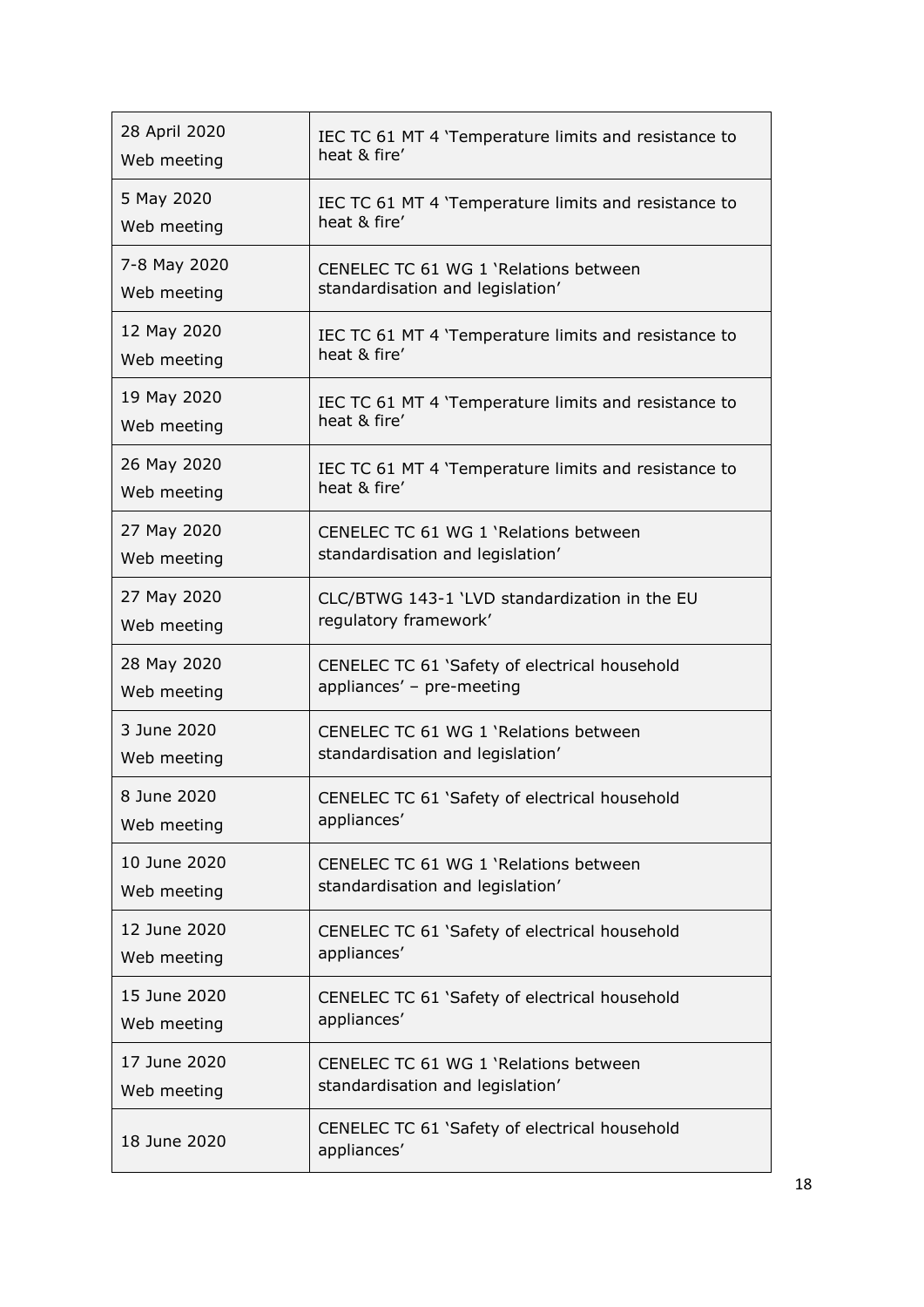| Web meeting                                  |                                                                                                       |
|----------------------------------------------|-------------------------------------------------------------------------------------------------------|
| 22 June 2020                                 | CENELEC TC 61 'Safety of electrical household                                                         |
| Web meeting                                  | appliances'                                                                                           |
| 26 June 2020                                 | CENELEC TC 61 'Safety of electrical household                                                         |
| Web meeting                                  | appliances'                                                                                           |
| 29 June 2020                                 | CENELEC TC 61 'Safety of electrical household                                                         |
| Web meeting                                  | appliances'                                                                                           |
| 3 July 2020                                  | CENELEC TC 61 'Safety of electrical household                                                         |
| Web meeting                                  | appliances'                                                                                           |
| <b>Services</b>                              |                                                                                                       |
| 9 January 2020                               | CEN CENELEC Sector Forum on Security - meeting of                                                     |
| Web meeting                                  | AHG <sub>2</sub>                                                                                      |
| 14 January 2020                              | ISO TC 228 'Tourism and related services' WG 14                                                       |
| Web meeting                                  | Accessible tourism                                                                                    |
| 15 January 2020<br>Brussels (Web<br>meeting) | CEN/BT Task Force 'Beauty Salons - definition of<br>additional specifications of advanced treatments' |
| 23 January 2020<br><b>Brussels</b>           | <b>KMPEU Steering Group meeting</b>                                                                   |
| 11 February 2020                             | CEN CENELEC Sector Forum on Security - meeting of                                                     |
| Web meeting                                  | AHG <sub>2</sub>                                                                                      |
| 25 February 2020                             | CEN CENELEC Sector Forum on Security - meeting of                                                     |
| Web meeting                                  | AHG <sub>2</sub>                                                                                      |
| February 2020<br>Web meeting                 | CEN TC 136 WG 2 'Fitness Centres'                                                                     |
| 4 March 2020                                 | CEN CENELEC Sector Forum on Security - meeting of                                                     |
| Web meeting                                  | AHG <sub>2</sub>                                                                                      |
| 5 March 2020<br>Web meeting                  | ISO TC 176 SC 3 WG 26 on ISO 10008 Revision                                                           |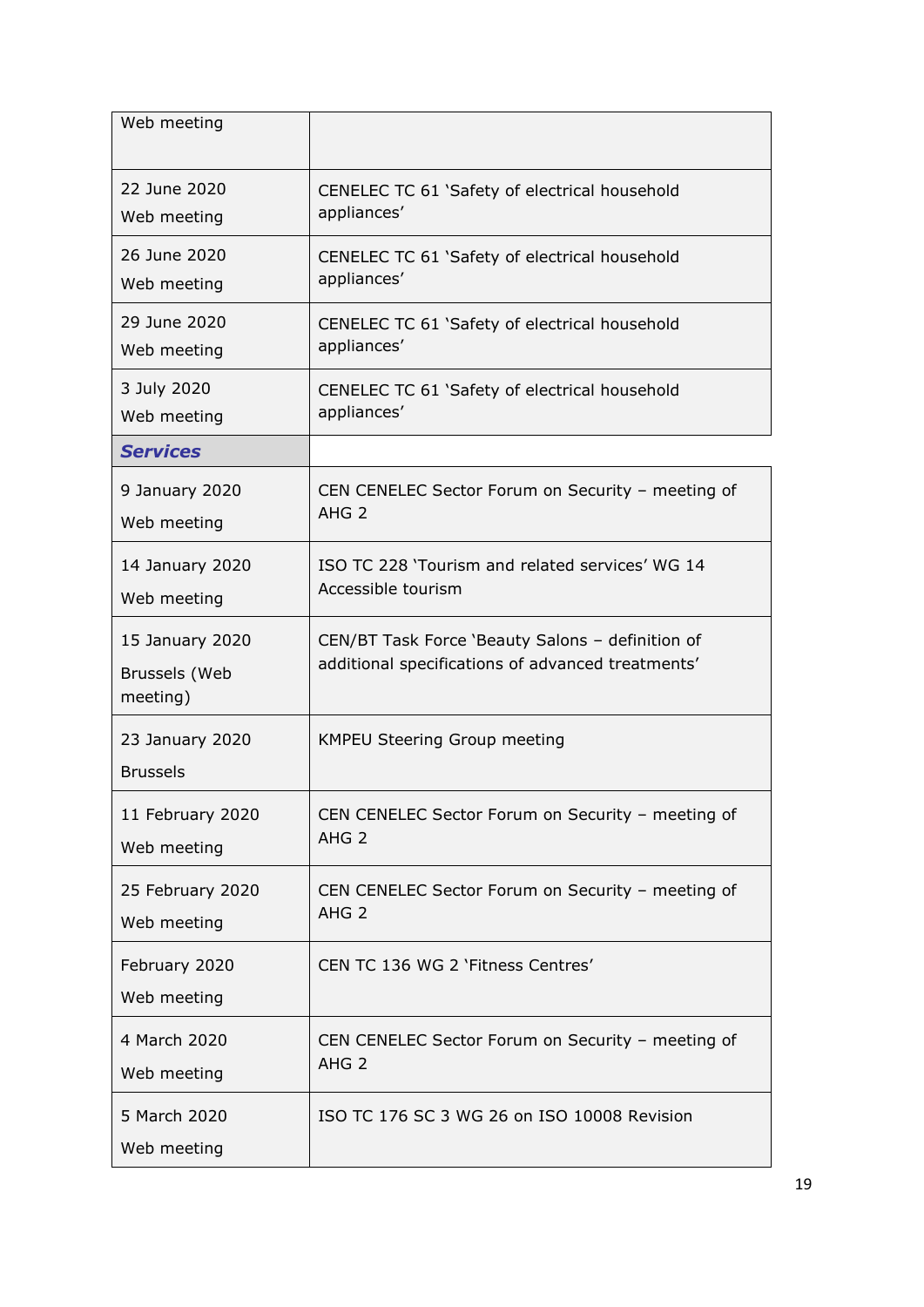| 11 March 2020                     | 10th Meeting - European Payments Council (EPC)          |
|-----------------------------------|---------------------------------------------------------|
| Web meeting                       | Scheme End-User Forum (SEUF)                            |
| 13 March 2020                     | CEN CENELEC Sector Forum on Security - meeting of       |
| Web meeting                       | AHG <sub>2</sub>                                        |
| 24 March 2020                     | Public stakeholder workshop on the international postal |
| <b>Brussels</b>                   | service study                                           |
| 15 April 2020<br>Web meeting      | 15 <sup>th</sup> Services Working Group Web meeting     |
| 20 April 2020                     | CEN/BT Task Force 'Beauty Salons - definition of        |
| Web meeting                       | additional specifications of advanced treatments'       |
| 22 - 24 April 2020<br>Web meeting | ISO TC 176 SC 3 WG 26 on ISO 10008 Revision             |
| 23 April 2020                     | CEN CENELEC Sector Forum on Security - meeting of       |
| Web meeting                       | AHG <sub>2</sub>                                        |
| 28 April 2020                     | CEN TC 447 'Horizontal standards for the provision of   |
| Web meeting                       | services' WG 5 future Projects'                         |
| 4 May 2020                        | CEN CENELEC Sector Forum on Security - meeting of       |
| Web meeting                       | AHG <sub>2</sub>                                        |
| 25 May 2020                       | CEN CENELEC Sector Forum on Security - meeting of       |
| Web meeting                       | AHG <sub>2</sub>                                        |
| 8 June 2020<br>Web meeting        | CEN BT TF on 'Advanced Beauty salon treatments'         |
| 8 June 2020<br>Web meeting        | CEN TC 136 WG 2 'Fitness Centres'                       |
| 8 June 2020                       | ISO TC 228 'Tourism and related services' WG 14         |
| Web meeting                       | Accessible tourism                                      |
| 9 June 2020<br>Web meeting        | CEN TC 136 WG 2 'Fitness Centres'                       |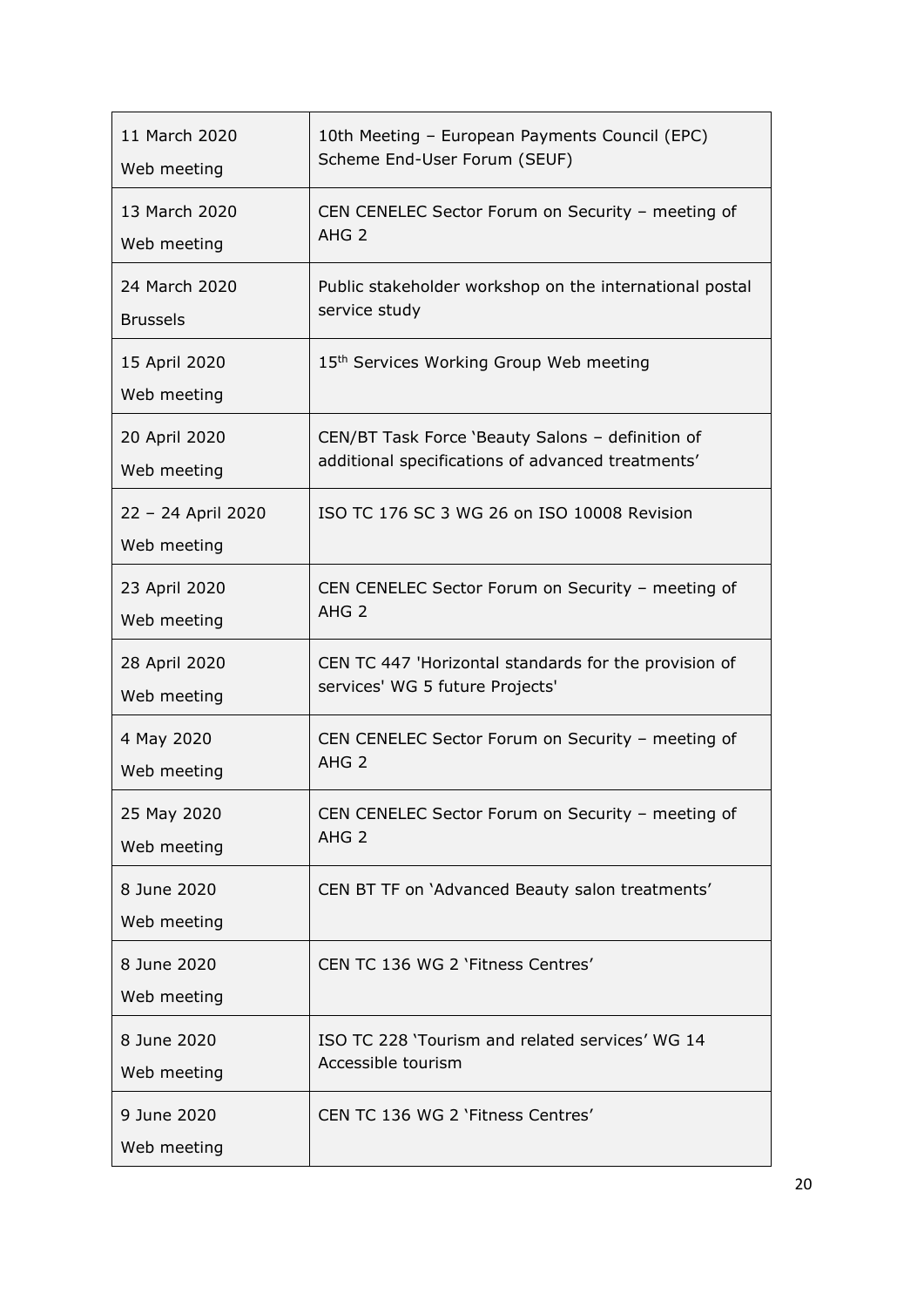| 9 June 2020                 | ISO TC 228 WG 17 on 'Tourist visits'                                                 |
|-----------------------------|--------------------------------------------------------------------------------------|
| Web meeting                 |                                                                                      |
| 15 June 2020<br>Web meeting | ISO TC 228 'Tourism and related services' plenary                                    |
| 26 June 2020<br>Web meeting | The importance of Fire Resilient and Sustainable<br>Buildings amid COVID-19 pandemic |
|                             |                                                                                      |

| <b>Sustainability</b>                |                                                               |
|--------------------------------------|---------------------------------------------------------------|
| 9 January 2020<br><b>Brussels</b>    | Food Contact Material Strategy Workshop                       |
| 20 January 2020<br>Web meeting       | CEN-CLC/TC10/WG4 (Remanufacture)                              |
| 23 January 2020<br>Brussels, Belgium | CEN-CLC/TC10/WG2 (Durability)                                 |
| 30 January 2020<br>Web meeting       | CENELEC TC59X WG2 (Dishwashers)                               |
| 04 February 2020                     | <b>EEPLIANT conference</b>                                    |
| 07 February 2020<br>Web meeting      | CENELEC TC59X WG2 (Dishwashers)                               |
| 17 February 2020<br>Web meeting      | <b>CEN SABE ENIS</b>                                          |
| 19 February 2020<br><b>Brussels</b>  | ReThinkPlastics Alliance Hackathon on prevention and<br>reuse |
| 20 February 2020<br>Web meeting      | CENELEC TC59X WG 22 Consumer relevant testing                 |
| 26 February 2020                     | Eco-CG/TF2                                                    |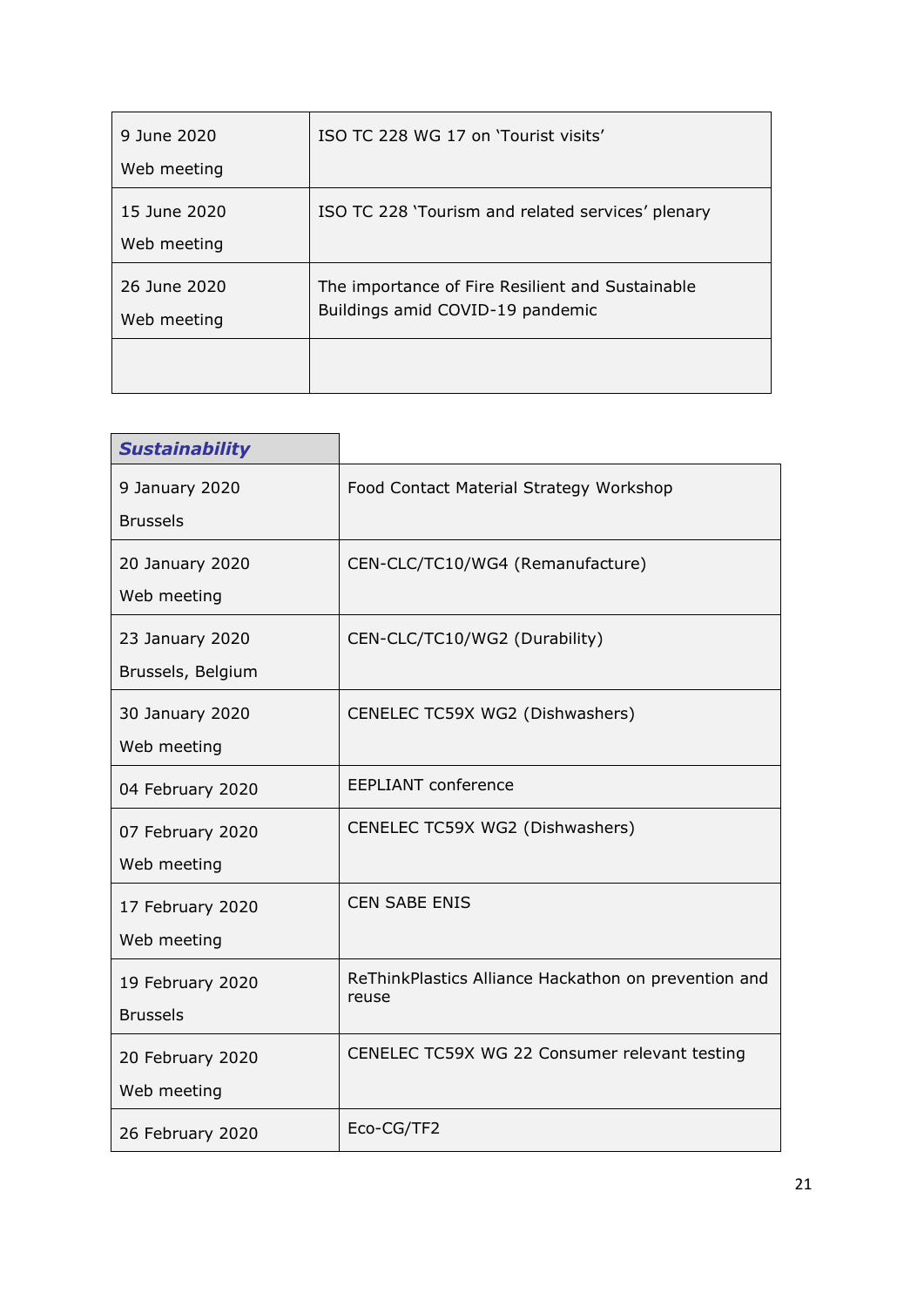| Web meeting                   |                                                                                     |
|-------------------------------|-------------------------------------------------------------------------------------|
| 11 March 2020                 | CEN SABE meeting                                                                    |
| 24 March 2020<br>Web meeting  | CENELEC TC59X WG2 (Dishwashers)                                                     |
| 27 March 2020<br>Web meeting  | Eco-CG/TF2                                                                          |
| 27 March 2020<br>Web meeting  | "Approved by Tomorrow": The consumer approach to<br>sustainability                  |
| 3 April 2020<br>Web meeting   | CENELEC TC59X WG23 (Material Efficiency)                                            |
| 23 April 2020<br>Web meeting  | CENELEC TC59X WG1 (Laundry Appliances)                                              |
| 23 April 2020<br>Web meeting  | EPC Webinar: Climate and environment: Drivers and<br>solutions to the corona crisis |
| 23 April 2020<br>Web meeting  | SRAHG on the draft standardization request on LOT14<br>products                     |
| 6 May 2020<br>Web meeting     | EPC Webinar: Can the corona virus crisis be a catalyst<br>for climate action?       |
| 12 May 2020<br>Web meeting    | CENELEC TC59X WG2 (Dishwashers)                                                     |
| 25 May 2020<br>Web meeting    | CENELEC TC59X WG23 (Material Efficiency)                                            |
| 26 May 2020<br>Web meeting    | CEN-CENELEC SABE Topic Group Circular Economy<br>(SABE CE-TG)                       |
| 27-28 May 2020<br>Web meeting | PROMPT General Assembly meeting                                                     |
| 29 May 2020<br>Web meeting    | CEN-CLC/TC10/WG4 (Remanufacture)                                                    |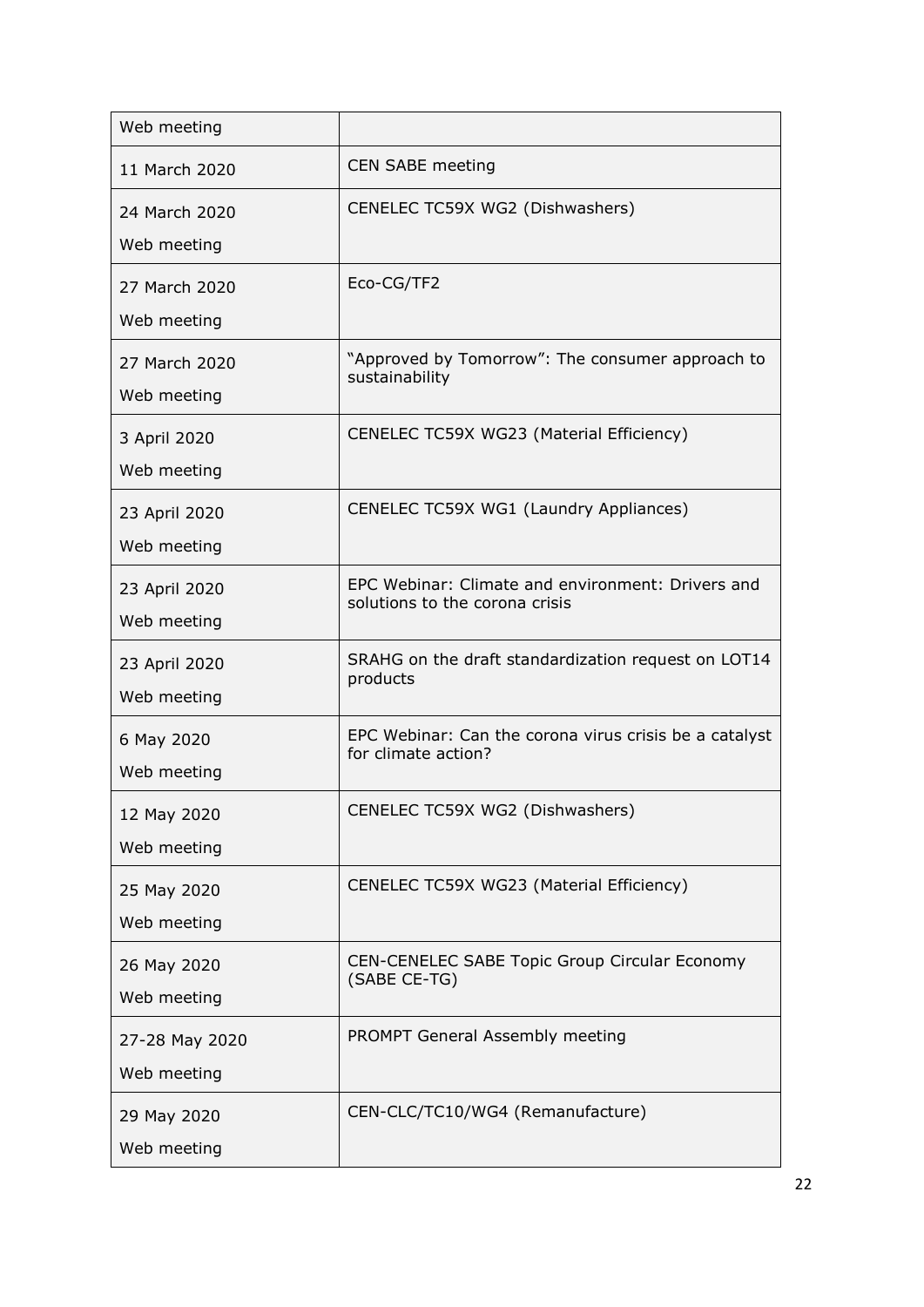| 29 May 2020  | PROMPT Advisory Board meeting                                                                            |
|--------------|----------------------------------------------------------------------------------------------------------|
| Web meeting  |                                                                                                          |
| 4 June 2020  | TC59X WG 1 'Laundry Appliances' Plenary                                                                  |
| Web meeting  |                                                                                                          |
| 8 June 2020  | CEN CENELEC Webinar: Exploring standardizations<br>contribution to the achievement of the United Nations |
| Web meeting  | Sustainable Development Goals (SDGs)                                                                     |
| 17 June 2020 | CENELEC TC59X WG2 (Dishwashers)                                                                          |
| 23 June 2020 | <b>TC59X Plenary</b>                                                                                     |
| Web meeting  |                                                                                                          |
| 24 June 2020 | CEN-CLC/Eco-CG/TF2 WEB workshop on anti-<br>circumvention                                                |
| Web meeting  |                                                                                                          |
|              |                                                                                                          |

| <b>Traffic &amp; Mobility</b> |                                                                                          |
|-------------------------------|------------------------------------------------------------------------------------------|
| 16-17 January 2020            | 3rd meeting of the Informal Group on Safer Transport of<br>Children in Buses and Coaches |
| Brussels, Belgium             |                                                                                          |
| 20 January 2020, Delft, NL    | CEN/TC 333/WG 9 "Cargo Bikes"                                                            |
| 12 February 2020              | Motor Vehicles Working Group (MVWG)                                                      |
| Brussels, Belgium             |                                                                                          |
| 3 March 2020                  | <b>Future of Transport Conference</b>                                                    |
| Brussels, Belgium             |                                                                                          |
| 9-12 March 2020               | 180 <sup>th</sup> session of the WP29                                                    |
| Geneva Switzerland            |                                                                                          |
| 13 March 2020                 | MVWG sub-group meeting on access to vehicle data and                                     |
| Webmeeting                    | cybesecuring                                                                             |
| 17 April 2020                 | <b>SRAHG 'Batteries'</b>                                                                 |
| Webmeeting                    |                                                                                          |
| 21 April 2020                 | SRAHG 'Batteries' (final comment review0                                                 |
| Webmeeting                    |                                                                                          |